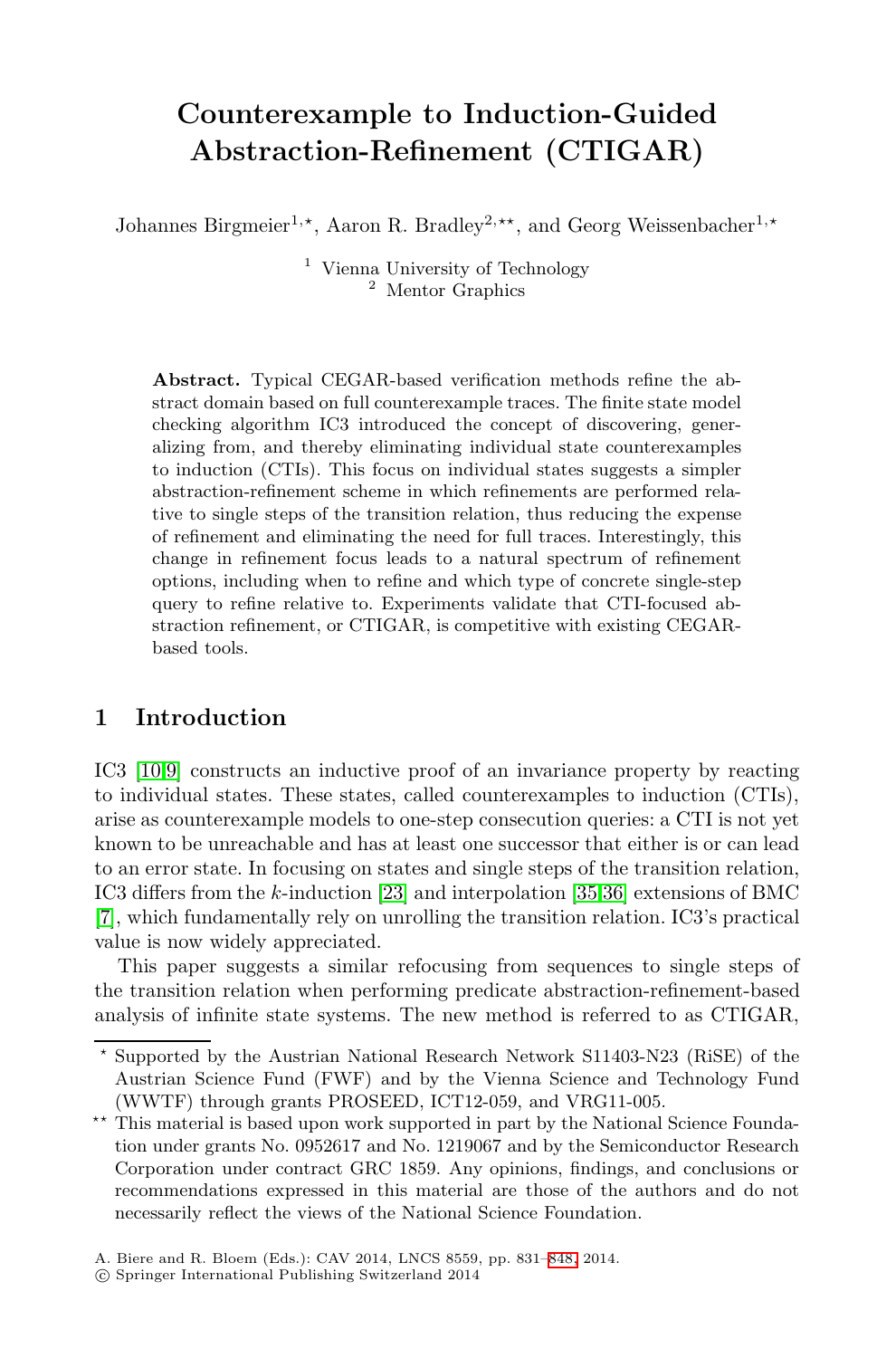for counterexample to induction-guided abstra[ct](#page-1-0)ion-refinement, to contrast with CEGAR's focus on counterexample traces [18,19].

Injecting predicate abstraction into IC3 is straightforward: an abstract CTI is a conjunction of the predicates that are satisfied by the corresponding concrete CTI. This straightforward and inexpensive abstraction contrasts with previous adaptations of IC3 to infinite st[ate](#page-15-1) analysis that put excessive effort into computing non-trivial underapproximations of preimages [16,31]. Because IC3's inductive generalization procedure typically expands the (abstract) CTI cube well beyond a preimage, there is little point in making such an effort.<sup>1</sup>

In CEGAR, failure to concretize an abstr[act](#page-15-2) counterexample trace of arbitrary length is the trigger for domain refinement. In CTIGAR, there are two triggering situations for domain refinement, both over single-step queries: for lifting or for consecution. This focus on single-step queries rather than traces contrasts with a recent attempt at combining CEGAR with IC3 [17].

Lifting [15] a full state to a partial assignment is an important generalization mechanism in state-of-the-art IC3 implementations. The partial assignment describes similar states that also step into the same target as the original full state. With a concrete CTI, the one-step lifting query must succeed [15]; however, with an abstract CTI, it can fail. A failure is one possible point for refinement.

Consecution relative to frame  $F_i$ , which over-approximates the set of states reachable in at most  $i$  steps, for CTI  $s$  checks whether any  $s$ -state is reachable from an  $F_i$ -state other than an s-state. It can happen that an abstract CTI  $\hat{s}$ fails consecution while its corresponding concrete CTI s passes consecution. This situation is another possible point for refinement.

<span id="page-1-0"></span>In both scenarios, one can eagerly address the failure or lazily ignore it and continue. Lazy operation allows the introduction of spurious transitions into the partially constructed traces. The corresponding CTIs are marked as having allowed such transitions and can be revisited later if necessary. Morever, in both cases, addressing a failure requires only looking at a one-step concrete query, not an arbitrarily long unwinding of the transition relation. When the underlying theory admits interpolation, an interpolant derived from the concrete query enriches the domain sufficiently so that the refined abstract CTI passes its query.

Overall, then, the characteristics of CTIGAR are as follows:

- 1. *straightforward abstraction*: an abstract CTI is derived from a concrete CTI by evaluating the available predicates over the (possibly partial) assignment of the concre[te](#page-4-0) [C](#page-4-0)TI;
- 2. *intermediate refinement triggers*: refinement is suggested either when lifting an abstract CTI fails or when consecution against an abstract CTI fails but against the corresponding concrete CTI succeeds;

<sup>1</sup> Abstract CTIs constitute underapproximate preimages whenever the abstract domain is sufficiently precise (Section 3.1), which can be enforced. Our experiments in Section 4, however, show that abstract CTIs that are not underapproximate preimages can be eliminated without costly refinement in many cases. In fact, the best experimental configurations do not enforce preimages.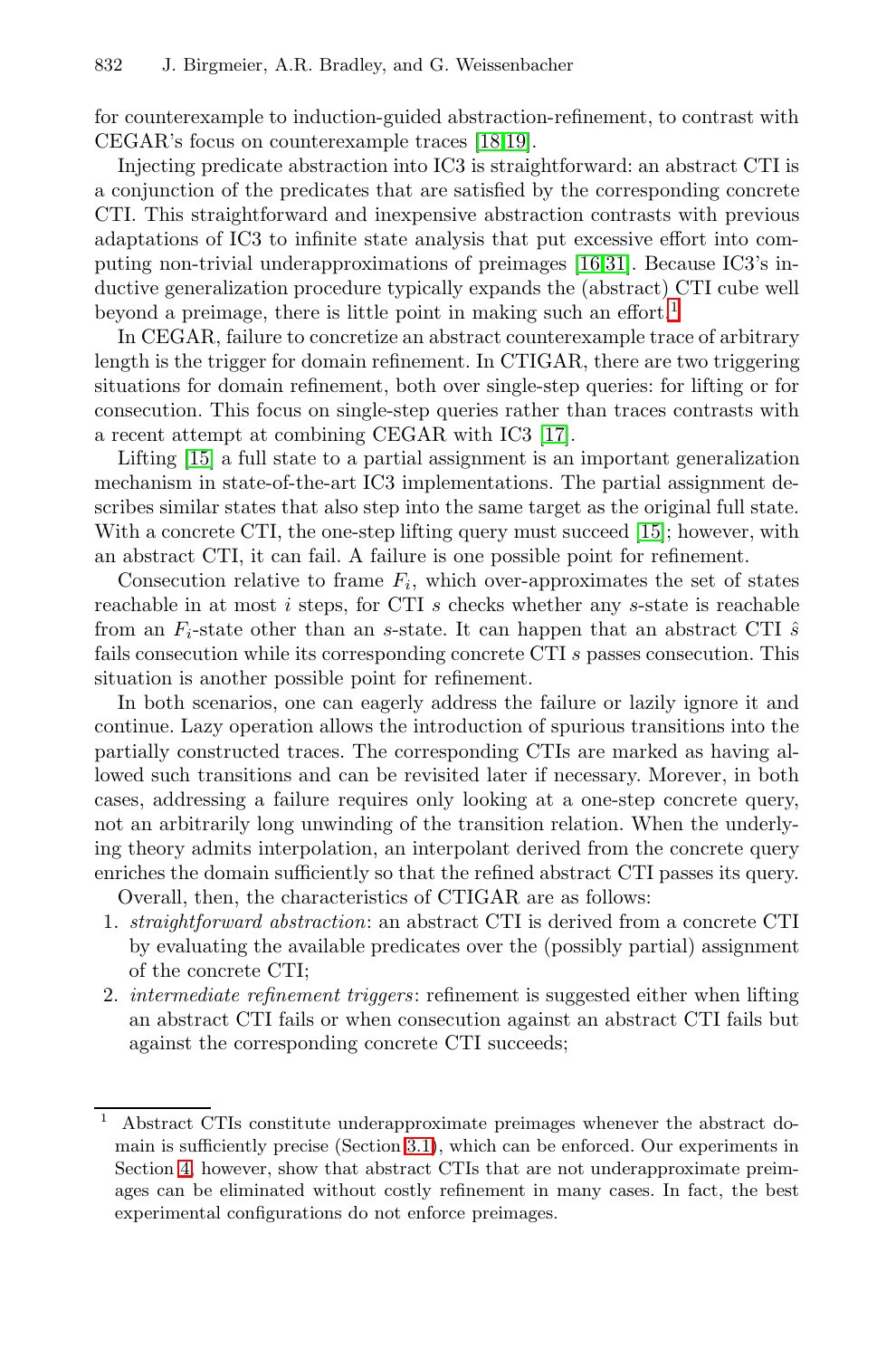- <span id="page-2-0"></span>3. *lazy or eager modes*: a suggested refinement [can](#page-10-0) be addressed immediately (eager), ignored in hopes that the overall analysis succeeds or until the discovery of a counterexampl[e t](#page-2-0)race (lazy), or delayed until an intermediate trigger, such as encount[eri](#page-9-0)ng a threshold number of suggested refinements;
- 4. *simple refinement*: refinement considers one step of the transition relation rather than an arbitrarily long unwinding;
- 5. *explicit concrete states*: the concrete CTIs that are derived from SMT models can be useful for some types of predicate synthesis; see Section 4.1.

CTIGAR otherwise operates identically to finite state IC3, except that an SMT solver is used in place of a SAT solver, and atoms are predicates.

This paper is organized as follows. In Section 2, basic concepts and IC3 are recalled. Section 3 presents CTIGAR; Section 4 evaluates CTIGAR empirically. Finally, Section 5 discusses CTIGAR in a broader context.

### **2 Preliminaries**

### **2.1 Formulas and Transition Relations**

The term *formula* refers to either a propositional logic formula or a formula in first-order logic.

*Propositional Formulas.* A propositional formula is defined as usual over a set X of propositional atoms, the logical constants  $\top$  and  $\bot$  (denoting true and false, respectively), and the standard logical connectives  $\land$ ,  $\lor$ ,  $\rightarrow$ , and  $\neg$  (denoting conjunction, disjunction, implication, and negation, respectively). A *literal* is an *atom*  $x \in X$  or its negation  $\neg x$ . A *clause* C is a set of literals interpreted as a disjunction. A *cube* is the negation of a clause.

*First-Order Logic.* The logical connectives from propositional logic carry over into first-order logic. First-order terms are constructed as usual over a set of variables  $V$ , functions, and constant symbols. An atom in first-order logic is a predicate symbol applied to a tuple of terms.

*Semantics and Satisfiability.* A *model* of a formula consists of a non-empty domain and an interpretation that assigns a denotation to the predicate, function, and constant symbols. A formula is *satisfiable* if there is some model under which it is true, and unsatisfiable otherwise. A formula  $F$  implies another formula  $G$ , denoted  $F \Rightarrow G$ , if every model of F is a model of G. Given a conjunction, an *unsatisfiable core* is a subset of the conjuncts that is unsatisfiable.

*Theories.* A first-order *theory* is defined by a *signature*, which is a fixed set of function and predicate symbols, and a set of *axioms* restricting the models under consideration to those that satisfy the axioms. Symbols that do not occur in the axioms are called uninterpreted and interpreted otherwise. *Quantifier free linear arithmetic (QFLIA/QFLRA)* is the theory for the first order language over the functions  $+$ ,  $-$ , the predicates  $\lt$  and  $=$ , and the constants  $0, 1, \ldots$  interpreted over either the integers  $\mathbb Z$  or the rational numbers  $\mathbb Q$ .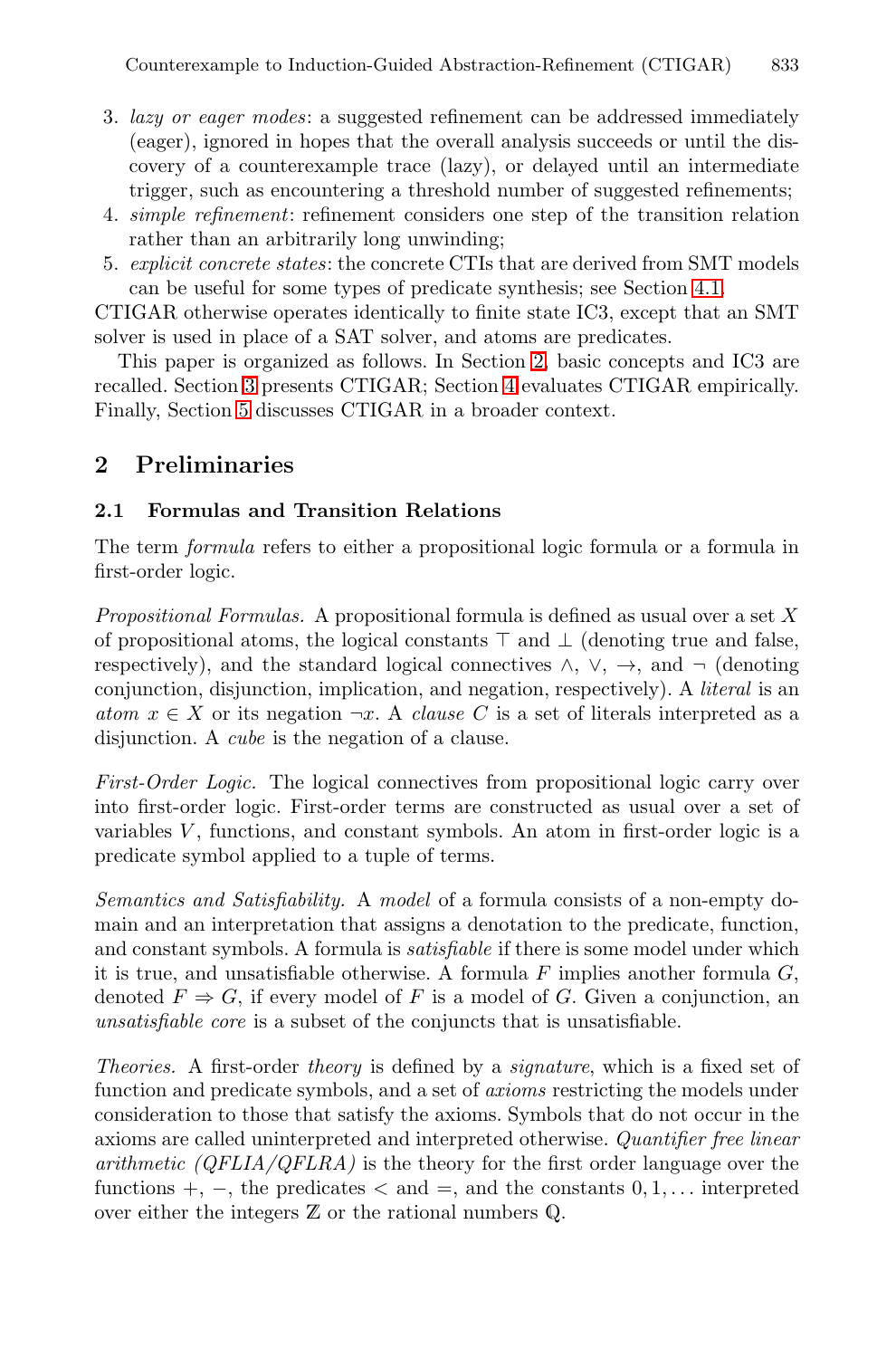<span id="page-3-1"></span>*Transition Systems.* Let X be a fixed set of uninterpreted symbols representing the state variables or registers (in either propositional or first-order logic). A state s is an interpretation mapping  $X$  to elements of the domain. The symbolic representation of the state s is a cube that is true under s but false in all other states. Depending on the context, s may denote a state or its symbolic counterpart. A formula represents the set of states in which it evaluates to true.  $I(X)$  and  $P(X)$  are used to represent the initial and the safe states of a transition system, respectively. Given X, let  $X'$  be a corresponding set of primed symbols, and let  $A'$  be the formula obtained by replacing the symbols  $X$  in a formula A with the corresponding symbols in X . Z is a set of symbols used to encode primary inputs (which may be introduced to "determinize" a non-deterministic choice). A transition relation  $T : (X \cup Z) \times X'$  associates states s to their successor states  $t'$  under an input assignment  $z$ .

A formula S (representing a set of states) satisfies *consecution* if  $S \wedge T \Rightarrow S'$ . S satisfies consecution *relative to* a formula G if  $G \wedge S \wedge T \Rightarrow S'$ . A formula S satisfies *initiation* if  $I \Rightarrow S$ , i.e., if the corresponding set of states contains all initial states.

# **2.2 IC3 for Finite State Transition Systems**

IC3 maintains a growing sequence of *frames*  $F_0(X), \ldots, F_k(X)$  satisfying the four invariants to the right. Each frame  $F_i$  over-approximates the states reachable from  $I$  in  $i$  or fewer steps (due to invariants 1, 2, and 4).

| $I \Leftrightarrow F_0$                                         | (1) |
|-----------------------------------------------------------------|-----|
| $\forall 0 \leq i \leq k$ . $F_i \Rightarrow F_{i+1}$           | (2) |
| $\forall 0 \leq i \leq k \cdot F_i \Rightarrow P$               | (3) |
| $\forall 0 \leq i \leq k$ . $F_i \wedge T \Rightarrow F'_{i+1}$ | (4) |

IC3 aims at finding either a counterexample to safety or an inductive invariant  $F_i$  such that  $F_i \Leftrightarrow F_{i+1}$  for some level  $0 \leq i \leq k$ . Until this goal is reached, the algorithm alternates between two phases:

- <span id="page-3-0"></span>**–** If no ba[d](#page-3-0) state is reachable from the *frontier* F<sup>k</sup> (i.e., F<sup>k</sup> ∧T ⇒ P), then k is increased, and the new frontier is initialized to P. Furthermore, consecution is checked for each clause in each frame, and passing clauses are pushed forward. Otherwise, IC3 adds a  $\neg P$ -predecessor s as *proof obligation*  $\langle s, k-1 \rangle$ .
- $-$  IC3 processes a queue of proof obligations  $\langle s, i \rangle$ , [atte](#page-15-3)[mp](#page-15-4)ting to prove that the state s that is backwards reachable from  $\neg P$  is unreachable from  $F_i$ . This attempt succeeds if IC3 finds a clause  $c \subseteq \neg s$  satisfying consecution relative to  $F_i$  (i.e.,  $F_i \wedge c \wedge T \Rightarrow c'$ ), in which case the frames  $F_1, \ldots, F_{i+1}$  are strengthened by adding  $c<sup>2</sup>$  Otherwise, the failed consecution query reveals a predecessor t of s. If  $i = 0$  and  $t \wedge I$  is satisfiable, then t provides the initial state of a counterexample. Otherwise, a new proof obligation  $\langle t, i-1 \rangle$ is added.

For a more detailed introduction to IC3, the reader is referred to [10,11]. Proof obligations are the focus of the extension of IC3 to infinite state transition systems, presented in the next section.

<sup>2</sup> To initiate forward propagation and in anticipation that *s* will be rediscovered at a higher level,  $\langle s, i+1 \rangle$  is added as a proof obligation unless  $i = k$ .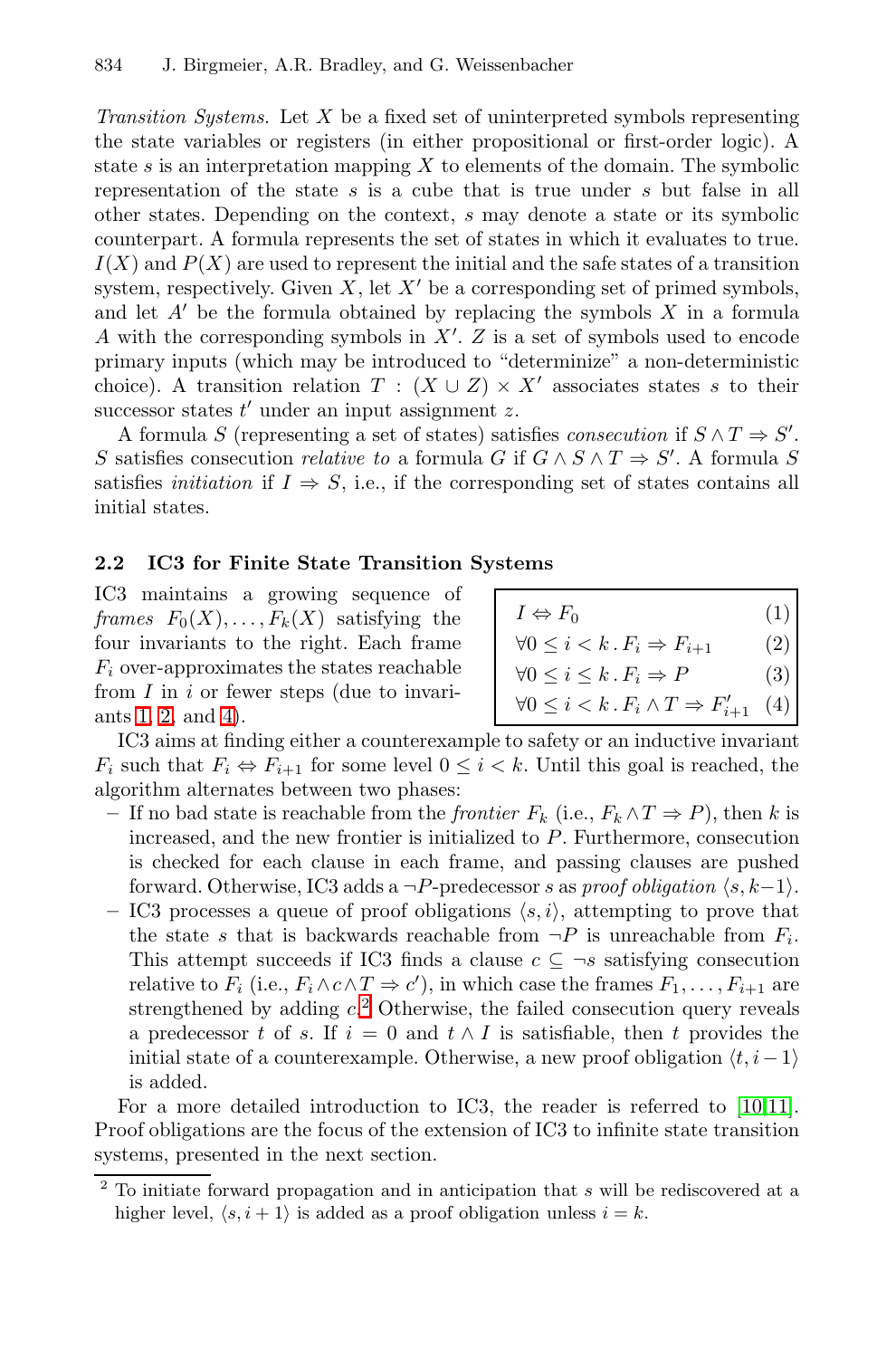# <span id="page-4-0"></span>**3 CTIGAR**

CTIGAR is the natural abstraction-refinement extension of IC3 to infinite state systems. Not only does much of the algorithmic flow remain the same, but the extra abstraction-refinement machinery follows IC3 in spirit: it performs onestep incremental refinements in response to CTIs. This section presents CTIGAR within the known framework of IC3, first expanding IC3 concepts as necessary, then presenting CTIGAR's handling of extended proof obligations, and finally discussing when and how domain refinement is accomplished.

#### **3.1 CTIGAR Extensions of IC3 Concepts**

*Concrete counterexample to induction (CTI).* Central to IC3 is the evaluation of many consecution queries. Each has the form  $F_i \wedge \neg s \wedge T \Rightarrow \neg s'$  and tests for the inductiveness of formula  $\neg s$  relative to frame  $F_i$ . When the query is not valid, the counterexample reveals a predecessor,  $t$ , of  $s$ . CTI  $t$  explains why  $s$  is not inductive relative to  $F_i$ : t can reach s, and it is not known to be unreachable within  $i$  steps. A CTI can be expressed in any theory as a conjunction of equations between state variables and values. In CTIGAR, t is called a *concrete CTI* to distinguish it from an *abstract CTI*, introduced next.

*Abstract CTI.* As in standard predicate abstraction, the [ab](#page-16-2)straction domain is a set of first-order atoms X over state variables V. An *abstract CTI*  $\hat{s} = \alpha(s)$ corresponding to a given concret[e](#page-4-1) CTI s is an over-approximation of s that is expressed as a Boolean combination of the predicates of the domain.

For a concrete state s that assigns values to every state variable in V,  $\alpha(s)$ is a cube obtained by evaluating the atoms  $X$  over  $s$ , and it is the most precise abstraction. Expressing the most precise abstraction of a partial assignment requires, in general, a disjunction of cubes (obtained by an AllSAT query [34]). However, a "best effort" cube abstract CTI can be derived more simply by including only first-order literals that are equivalent to  $\top$  under the partial assignment. The latter abstraction method is used in this work.<sup>3</sup>

<span id="page-4-1"></span>For example, consider concrete CTI  $s : x = 1 \land y = -1 \land z = 0$  and abstract domain  $\{x \leq y, x \leq z\}$ . The corresponding abstract CTI is  $\hat{s} : \neg(x \leq y) \land \neg(x \leq y)$ z). If w were also a state variable, [ma](#page-15-3)king s partial, and the domain were to include the predicate  $y < w$ , then the abstract CTI would remain the same:  $y < w$  is equivalent to neither  $\top$  nor  $\bot$  under the partial assignment s.

*Lifted CTI.* A failed consecution query  $F_i \wedge \neg t \wedge T \Rightarrow \neg t'$  reveals a concrete CTI s as well as an assignment  $z$  to the primary inputs. "Lifting" the full assignment s to a partial one is an important generalization mechanism in state-of-the-art IC3 implementations. In the original paper on IC3, static lifting was accomplished by considering the k-step cone of influence  $[10]$ ; a dynamic approach

<sup>3</sup> Both methods were implemented, and the "best effort" cube-based one was found to be both simpler to implement and faster: experiments show that AllSAT-derived (DNF) abstract CTIs fare no better than "best effort" (cube) abstract CTIs.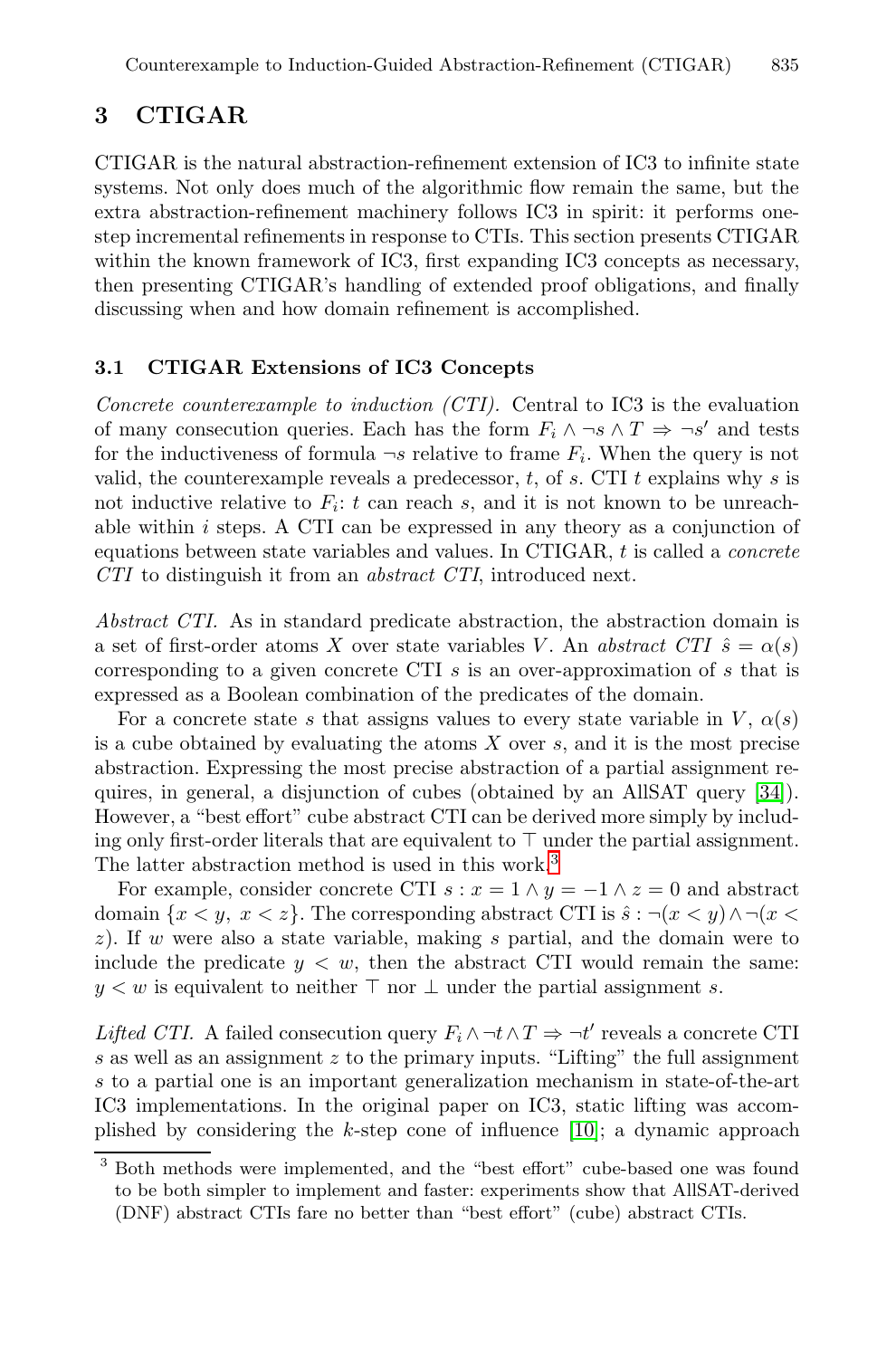<span id="page-5-2"></span><span id="page-5-1"></span>

(a) Lifting failure

(b) Consecution failure

**Fig. 1.** Single-step abstraction failures

based on ternary simulation was then proposed [24]; and a SAT-based approach was described in [15]. The SAT-based approach extends to the theory setting in a straightforward manner and is thus appropriate for CTIGAR.

<span id="page-5-0"></span>The lifting query takes the form  $s \wedge z \wedge T \wedge \neg t'$ , which asks whether an s-state has a successor other than  $t$  under input assignment  $z$ . Since this is not the case by construction, the query yields an unsatisfiable core that typically reveals a significantly reduced partial assignment that can replace s.

Assuming that  $T$  is total, lifting the concrete [CTI](#page-5-0) always succeeds. However, in CTIGAR it is the *abstract CTI* rather than the concrete CTI that is important. In the corresponding query  $\hat{s} \wedge z \wedge T \wedge \neg t'$ , the abstract state  $\hat{s}$  replaces s. If this query is unsatisfiable, both  $\hat{s}$  and the lifted abstract state revealed by the unsatisfiable core constitute an underapproximate preimage of the successor CTI. The query, however, may be satisfiable, since  $\hat{s}$  over-approximates s and may therefore include [stat](#page-3-1)es that transition to  $\neg t$ -states u[nder](#page-4-0) input assignment  $z$  in addition to those—s at minimum—that transition to t-states. Failed lifting may eventually result in a *spurious* CTI, as discussed in Section 3.2 below.

# **3.2 The CTIGAR Flow**

IC3 with CTIGAR is, as in propositional IC3, centered around the handling of proof obligations in lowest-frame-first order. Recall from Sections 2.2 and 3.1 that two types of queries are performed in relation to proof obligation  $\langle s, i \rangle$ :

- ① A lifting query  $u \wedge z \wedge T$  ⇒  $t'$  is performed to eliminate non-essential symbols from the original predecessor cube  $u$  to obtain cube  $s$ .
- ② A consecution query  $F_i \wedge \neg s \wedge T \Rightarrow \neg s'$  tests if  $\neg s$  is inductive relative to  $F_i$ . **–** If it succeeds, the argument is generalized to produce a stronger clause  $c \subseteq \neg s$  that is inductive relative to  $F_i$ .
	- **–** If it fails, the assignment to unprimed state variables provides a CTI v, which is lifted to cube  $t \subseteq v$  and enqueued as proof obligation  $\langle t, i-1 \rangle$ .

*Abstraction failures.* The presence of abstract states complicates the situation in the sense that the following *abstraction failures* may arise: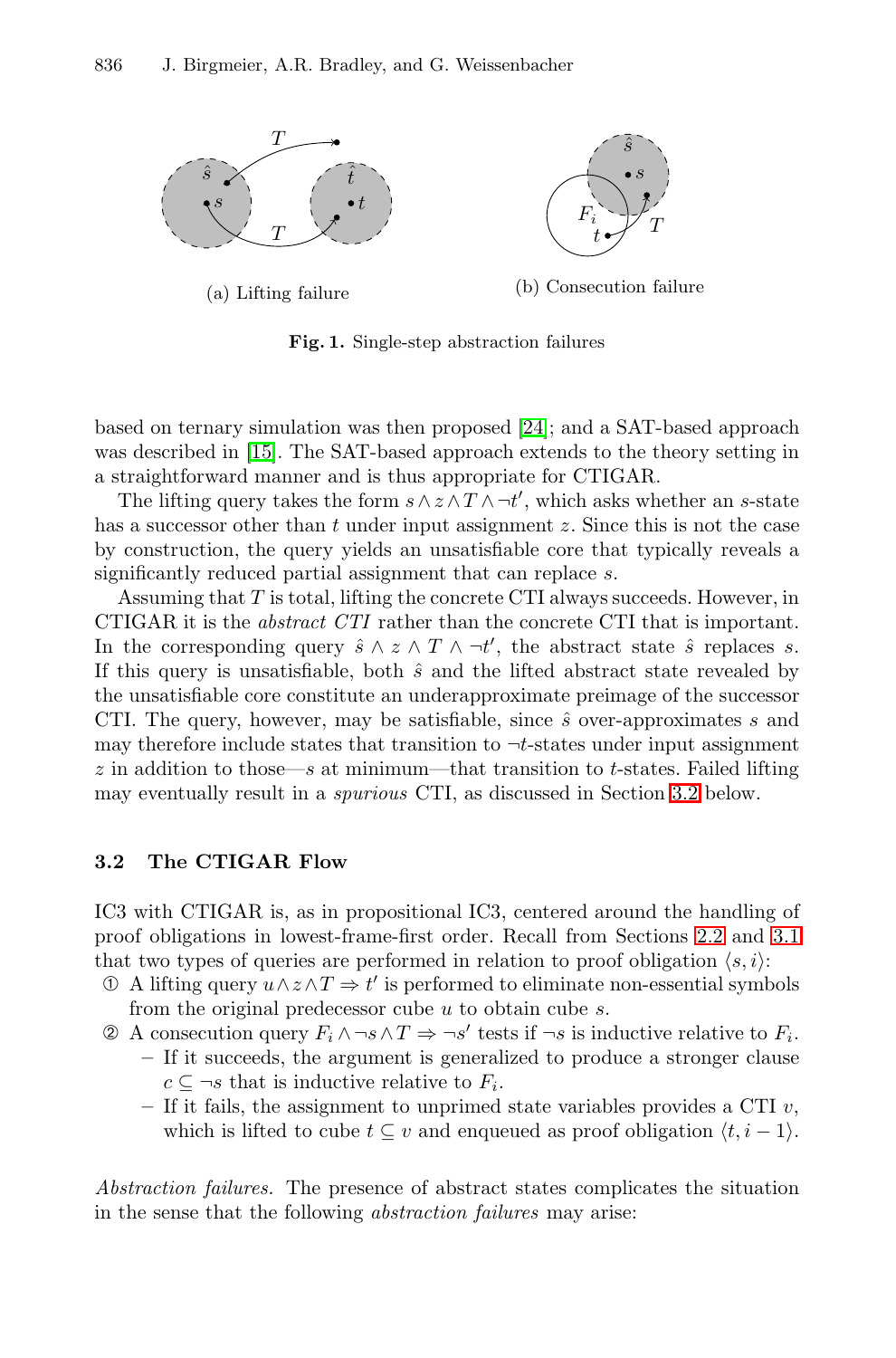- ① *Lifting Abstraction Failure* (LAF). The formula  $\hat{s} \wedge z \wedge T \wedge \neg \hat{t}'$  is satisfiable, i.e.,  $\hat{s}$  contains at least one concrete state that has a successor outside of  $\hat{t}$ under the inputs  $z$ , as indicated in Figure 1(a).
- *Consecution Abstraction Failure* (CAF). The formula  $F_i \wedge \neg \hat{s} \wedge T \wedge \hat{s}'$  is satisfiable when  $F_i \wedge \neg s \wedge T \wedge s'$  is not. In this setting,  $F_i$  contains at least one concrete state t outside  $\hat{s}$  which has successor(s) in  $\hat{s}$  that are not s, as illustrated in Figure 1(b). The transition from t to  $\hat{s}$  is *spurious*:  $\neg s$  is strong enough to be relatively inductive, while  $\neg \hat{s}$  is not.

*Proof Obligations.* In CTIGAR, the components of a proof obligation reflect the possibility of abstraction failures. A proof obligation  $\langle \hat{s}, [s], i, n \rangle$  comprises:

- $-$  an abstract CTI  $\hat{s}$  (reduced from  $\alpha(s)$ ) if abstract lifting succeeded);
- **–** an *optional* concrete CTI s present if an LAF occurred;
- **–** the frame index i, as in propositional IC3;
- **–** the number n of spurious transitions encountered along the trace.

A *trace* is a sequence of proof obligations in which the last element is a CTI to the property  $P$ ; and for each two consecutive elements, the CTI of the first element stems from a failed consecution query of the second. In this context,  $t_a$ denotes a CTI derived from the unprimed state variables V of a failed *abstract* consecution query  $F_i \wedge \neg \hat{s} \wedge T \wedge \hat{s}'$ , and  $t_c$  a CTI derived from a failed *concrete* consecution query  $F_i \wedge \neg s \wedge T \wedge s'$ .

The concrete CTI s is not included if abstract lifting succeeds because the lifted abstract CTI  $\hat{s}$  describes only states that transition into the successor. In other words, the lifted abstract cube  $\hat{s}$  is as good as s in a concrete counterex*ample trace* when abstract lifting succeeds.

Because of the possibility of abstraction failures when lifting (LAF) or testing consecution (CAF), the operations of lifting to construct a new proof obligation and of handling a proof obligation are tightly coupled:

 $\mathcal D$  *Lifting in CTIGAR*. Let s be either the concrete CTI  $s_a$ , derived via a failed abstract consecution query, or  $s_c$ , derived via a failed concrete consecution query. The cube  $t$  ( $\hat{t}$ , respectively), represents the successor of s, and z describes the primary input assignment from the failed query. The new proof obligation is constructed as follows:

1. Construct the abstract CTI  $\hat{s} = \alpha(s);$ 

- 2. Perform abstract lifting via the query  $\begin{cases} \hat{s} \wedge z \wedge T \Rightarrow t' \text{ if } s = s_c \end{cases}$  $\hat{s} \wedge z \wedge T \Rightarrow \hat{t}'$  if  $s = s_a$ :
	- (a) if lifting succeeds, let  $\hat{s}_{\ell}$  be the lifted abstract CTI and enqueue new obligation  $\langle \hat{s}_{\ell}, i-1, m \rangle$ , where  $m = n + 1$  if s is the result of a CAF (see  $\circledcirc$ ) and therefore spurious, and  $m = n$  otherwise;
	- (b) if lifting fails, enqueue the new obligation  $\langle \hat{s}, s, i 1, m \rangle$ , where the presence of s indicates an LAF and the value of  $m$  is as above.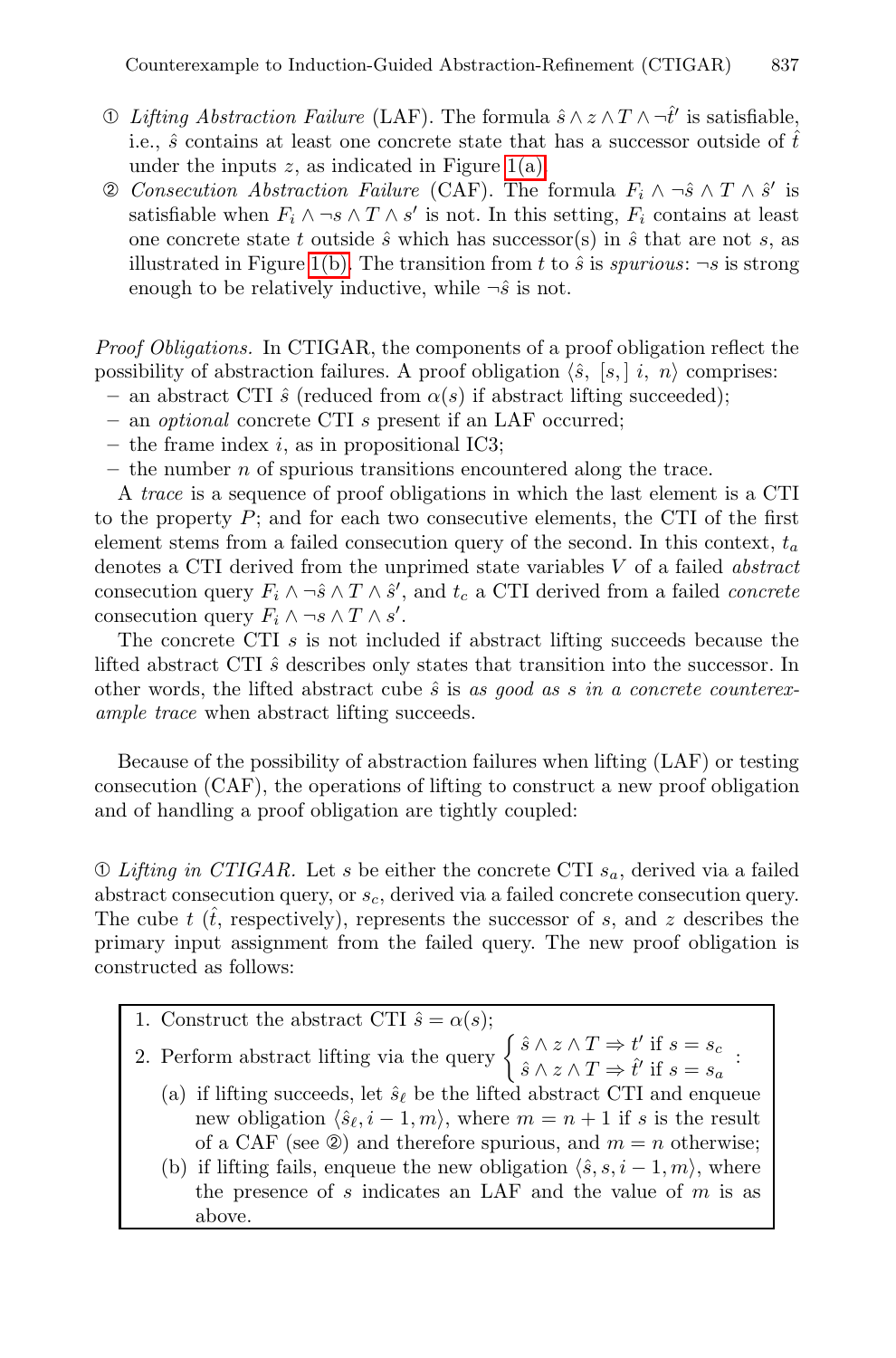| 1 Lifting                                                                             |                                                                | 2 Consecution                  |                                                              |                                                |
|---------------------------------------------------------------------------------------|----------------------------------------------------------------|--------------------------------|--------------------------------------------------------------|------------------------------------------------|
| $\hat{s} \wedge z \wedge T \Rightarrow t' / \hat{s} \wedge z \wedge T \Rightarrow t'$ |                                                                |                                | $F_i \wedge \neg \hat{s} \wedge T \Rightarrow \neg \hat{s}'$ |                                                |
| succeeds:                                                                             | fails $(LAF)$ :                                                | succeeds:                      | fails for $\langle \hat{s}, i, n \rangle$ :                  |                                                |
| Proof obligation                                                                      | Proof obligation generalize and Extract and consider CTI $t_a$ |                                |                                                              |                                                |
| $\langle \hat{s}_{\ell}, i-1, m \rangle,$                                             | $\langle \hat{s}, s, i-1, m \rangle,$                          | add $c \subseteq \neg \hat{s}$ |                                                              | fails for $\langle \hat{s}, s, i, n \rangle$ : |
| where $m = n + 1$ in case of CAF $\left  \text{to } F_1, \ldots, F_{i+1} \right $     |                                                                |                                | query $F_i \wedge \neg s \wedge T \Rightarrow \neg s'$       |                                                |
| and $m = n$ otherwise                                                                 |                                                                |                                | succeeds:                                                    | fails:                                         |
|                                                                                       |                                                                |                                | Extract CTI $t_c$ CTI $t_a$ (CAF)                            |                                                |

<span id="page-7-1"></span>**Table 1.** Overview of Lifting and Consecution in CTIGAR

Case 2b indicates the occurrence of an LAF, which will be discussed in Section 3.3. Analogously to propositional IC3, CTIGAR uses consecution queries to discharge [pro](#page-16-3)[of](#page-15-5) [o](#page-15-5)bligations.

 $\oslash$  *Consecution in CTIGAR.* Let  $\langle \hat{s}, [s], [i, n \rangle \rangle$  be an extended proof obligation. A failure of consecution when  $i = 0$  indicates a counterexample trace. This situation is addressed in Section 3.3. Consecution is checked as follows:

<span id="page-7-0"></span>

| Abstract consecution is checked via the query $F_i \wedge \neg \hat{s} \wedge T \Rightarrow \neg \hat{s}'$ ; |
|--------------------------------------------------------------------------------------------------------------|
| 1. if consecution succeeds, an SMT solver is used to generalize $\hat{s}$ in                                 |
| standard IC3 fashion ([28,12]), resulting in a clause $c \subseteq \neg \hat{s}$ that is                     |
| inductive relative to $F_i$ .                                                                                |
| 2. if consecution fails, the CTI $t_a$ is extracted;                                                         |
| (a) if concrete CTI $s$ is present, then <i>concrete consecution</i> is checked                              |
| via the query $F_i \wedge \neg s \wedge T \Rightarrow \neg s'$ ;                                             |
| i. if concrete consecution succeeds, then $t_a$ triggers a new proof                                         |
| obligation (see $\mathbb{O}$ )—this situation constitutes a CAF;                                             |
| ii. if concrete consecution fails, CTI $t_c$ is extracted, and $t_c$ trig-                                   |
| gers a new proof obligation (see $\mathcal{D}$ ).                                                            |
| (b) if s is absent, then $t_a$ is not spurious, and $t_a$ triggers a new proof                               |
| obligation (see $\mathcal{D}$ ).                                                                             |

The CAF in step 2(a)i is addressed Section 3.3. Table 1 summarizes the scenarios that can arise in CTIGAR.

The following section addresses abstraction lifting (LAF) and consecution (CAF) failures and counterexample traces.

### **3.3 Refinement**

During lifting and the handling of proof obligations in Section 3.2, abstraction failures of type LAF or CAF may occur. This section presents a range of refinement strategies to address these failures. CTIGAR can react to LAFs and CAFs *eagerly* (immediately when they occur), *lazily*, or on a spectrum in between. In the latter two cases, refinement is postponed until a possible counterexample trace is discovered (which cannot be ignored), or until the number of spurious transitions exceeds a threshold.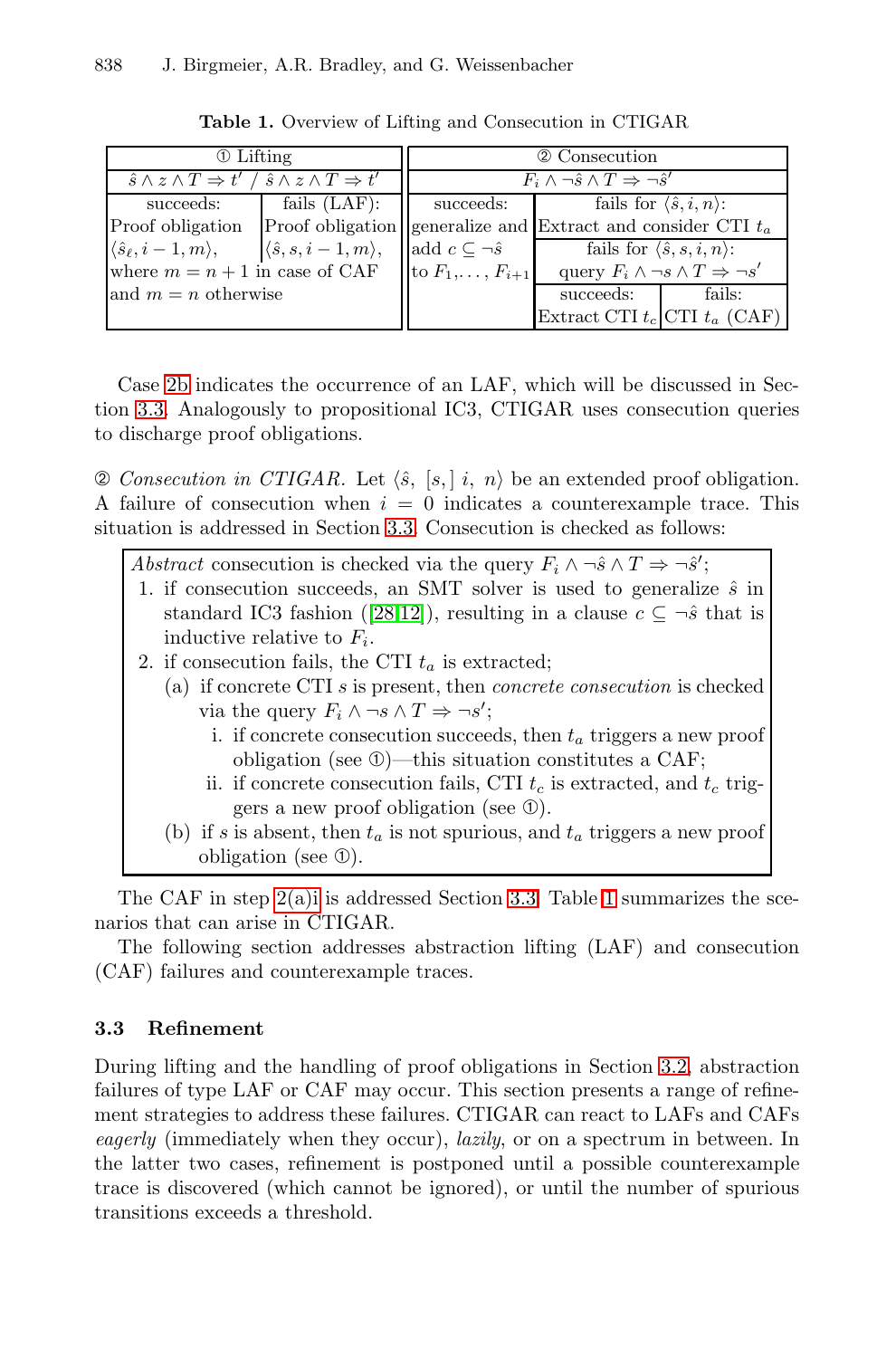Refinement can take many forms depending on the abstract domain. In the context of predicate abst[ract](#page-5-0)ion, Cra[ig int](#page-5-2)erpolation [21,36] (popularized by [29]) is widely used to obtain refinement predicates. An interpolant for a pair of formulas  $(A, B)$ , where  $A \Rightarrow B$  is valid, is a formula J whose uninterpreted symbols occur in both A and B, such that  $A \Rightarrow J$  and  $J \Rightarrow B$ . Interpolants always exist in first-order logic, and efficient interpolating decision procedures are available for a wide range of theories (e.g., [13,22]).

➀ *Lifting refinement.* Recall from Section 3.2 (Figure 1(a)) that an LAF arises when the domain is too weak for abstract lifting. An LAF occurs when  $s \wedge z \wedge T \Rightarrow$  $t'$  holds, where  $t$  is the successor of  $s$  and  $z$  is the assignment to the inputs, while  $\hat{s} \wedge z \wedge T \Rightarrow t'$  fails. Refinement ensures that the lifting query will succeed for the newly computed abstraction  $\hat{s}$ . When interpolation is possible, one can extract from the valid query  $s \wedge z \wedge T \Rightarrow t'$  an interpolant R:

$$
s \Rightarrow R
$$
 and  $R \Rightarrow (z \land T \to t')$ .

The conju[ncts](#page-5-1) of the formula  $R$  are added as first-order atoms to the abstract domain. Since  $s \Rightarrow R$ , the new precise abstraction of s is  $\hat{s} \wedge R$ , where  $\hat{s}$  is the old abstraction of s. Furthermore, because  $R \Rightarrow (z \wedge T \rightarrow t')$ , the new abstract lifting query  $(\hat{s} \wedge R) \wedge z \wedge T \Rightarrow t'$  is valid. Abstract lifting succeeds in the refined domain, thus eliminating this particular LAF.

➁ *Consecution refinement.* Recall from Section 3.2 that a CAF introduces a spurious transition (Figure 1(b)). In other words, the abstract domain is too weak for  $\neg \hat{s}$  to be relatively inductive even though  $\neg s$  is. A CAF occurs when  $F_i \wedge \neg s \wedge T \Rightarrow \neg s'$  holds but  $F_i \wedge \neg \hat{s} \wedge T \Rightarrow \neg \hat{s}'$  fails. Refinement ensures that the abstract consecution query will succeed for the newly computed abstraction  $\hat{s}$ . When interpolation is possible, one can extract from the valid query  $F_i \wedge \neg s \wedge T \Rightarrow$  $\neg s'$  an interpolant R:

$$
F_i \wedge \neg s \wedge T \Rightarrow R'
$$
 and  $R' \Rightarrow \neg s'.$ 

The formula  $\neg R$  is added to the abstract domain. Since  $R' \Rightarrow \neg s', s \Rightarrow \neg R$ , so that the new cube abstraction of s is  $\hat{s} \wedge \neg R$ , where  $\hat{s}$  is the old abstraction of s. Furthermore, because  $s \Rightarrow \hat{s} \land \neg R$ ,

$$
F_i \wedge (\neg \hat{s} \vee R) \wedge T \Rightarrow F_i \wedge \neg s \wedge T \Rightarrow R'
$$

so that the new abstract consecution query

$$
F_i \wedge (\neg \hat{s} \vee R) \wedge T \Rightarrow (\neg \hat{s}' \vee R')
$$

is valid. Under the refined domain, abstract consecution thus succeeds, eliminating this particular CAF.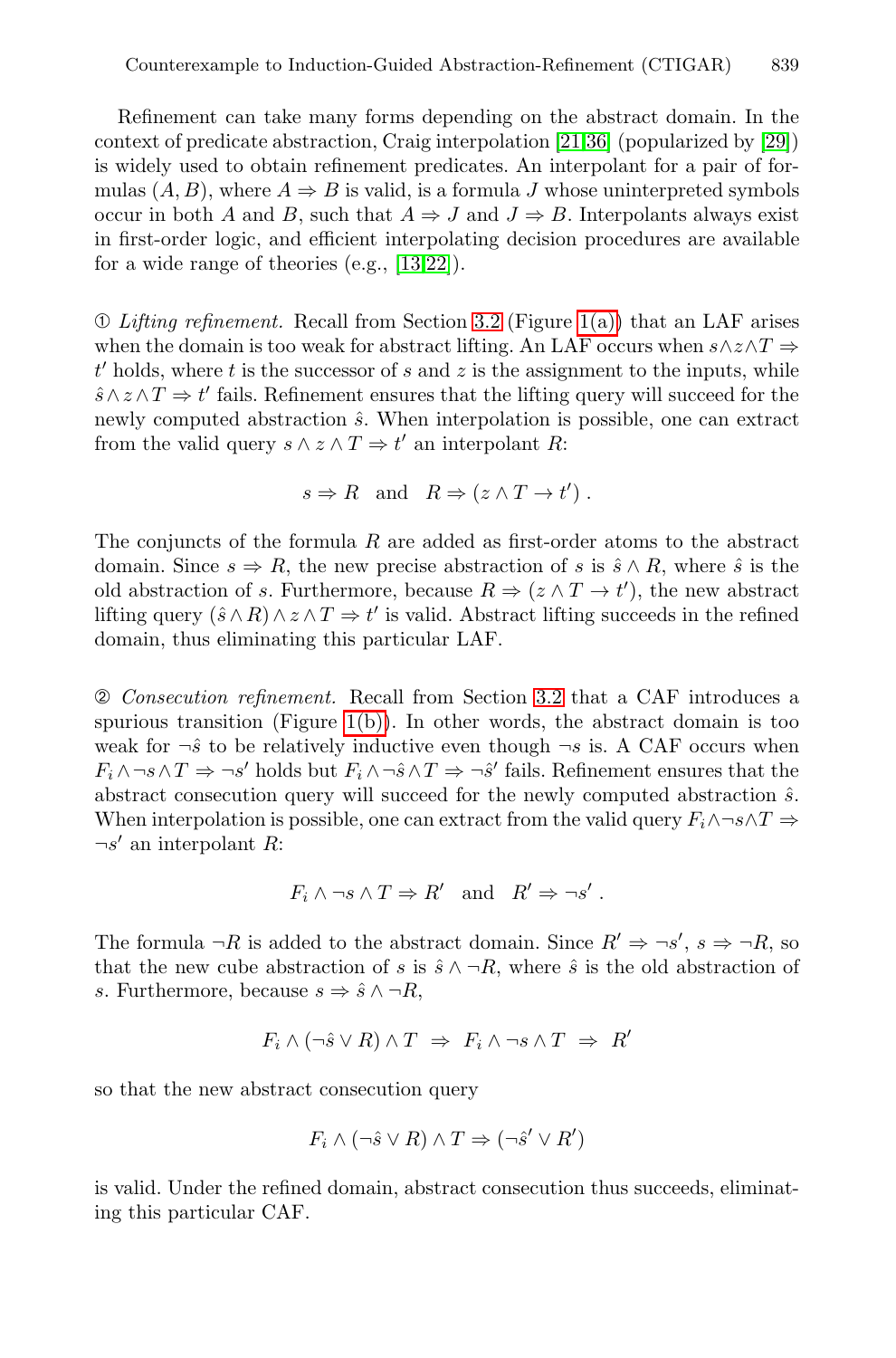<span id="page-9-1"></span>

**Fig. 2.** Lazy refinement of abstraction failures

*Eag[er an](#page-9-1)d Lazy Refinement.* In the flow descr[ib](#page-9-2)ed in Section 3.2, CAFs merely trigger an incrementation of the *spurious transition count (STC)*. When a potential new obligation's STC reaches some threshold controlling the degree of laziness, a *consecution refinement* is triggered. The STC indicates the number of spurious transiti[on](#page-9-3)s on the trace rooted at that obligation. In this setting, a refinement can be triggered for four reasons:

- <span id="page-9-0"></span>**–** A counterexample trace i[s](#page-9-4) [d](#page-9-4)iscovered, but the trace has at least one CAF anywhere (Figure 2(b)), triggering a *consecution refinement*. 4
- **A** CTI s is disjoint from the initial states I, its abstraction  $\hat{s}$  is not, and abstract lifting fails (a LAF). This situation triggers a *lifting refinement*.
- **–** An obligation's STC reaches a threshold, triggering either a *consecution refinement* or a *lifting refinement*. 5
- **–** The trace rooted at an obligation has reached a threshold number of LAFs (Figure 2(a)), triggering a *lifting refinement*. 6

<span id="page-9-3"></span><span id="page-9-2"></span>Any (even multiple) CAF or LAF points can be analyzed during refinement. Addressing any one blocks the curre[nt](#page-15-7) arrangement of the obligation queue.

# <span id="page-9-4"></span>**4 Implementation and Experimental Eval[ua](#page-17-1)tion**

#### **4.1 Implementation**

The experimental evaluation in this section is performed using a prototype of CTIGAR based on the IC3 reference implementation [8]. It uses linear integer arithmetic as the background theory and a combination of MathSAT 5 [2] and Z3 [22] as SMT solvers. The implementation includes a simple ANTLR 4 [39] parser that does not perform any optimizations at all on the resulting control flow graphs.

 $\overline{4}$  Otherwise, the trace is a witness to the failure of the property.

<sup>5</sup> CAFs only occur for obligations for which LAFs occurred, so both are useful.

 $^6$  If lifting refinements are triggered eagerly, CAFs never occur.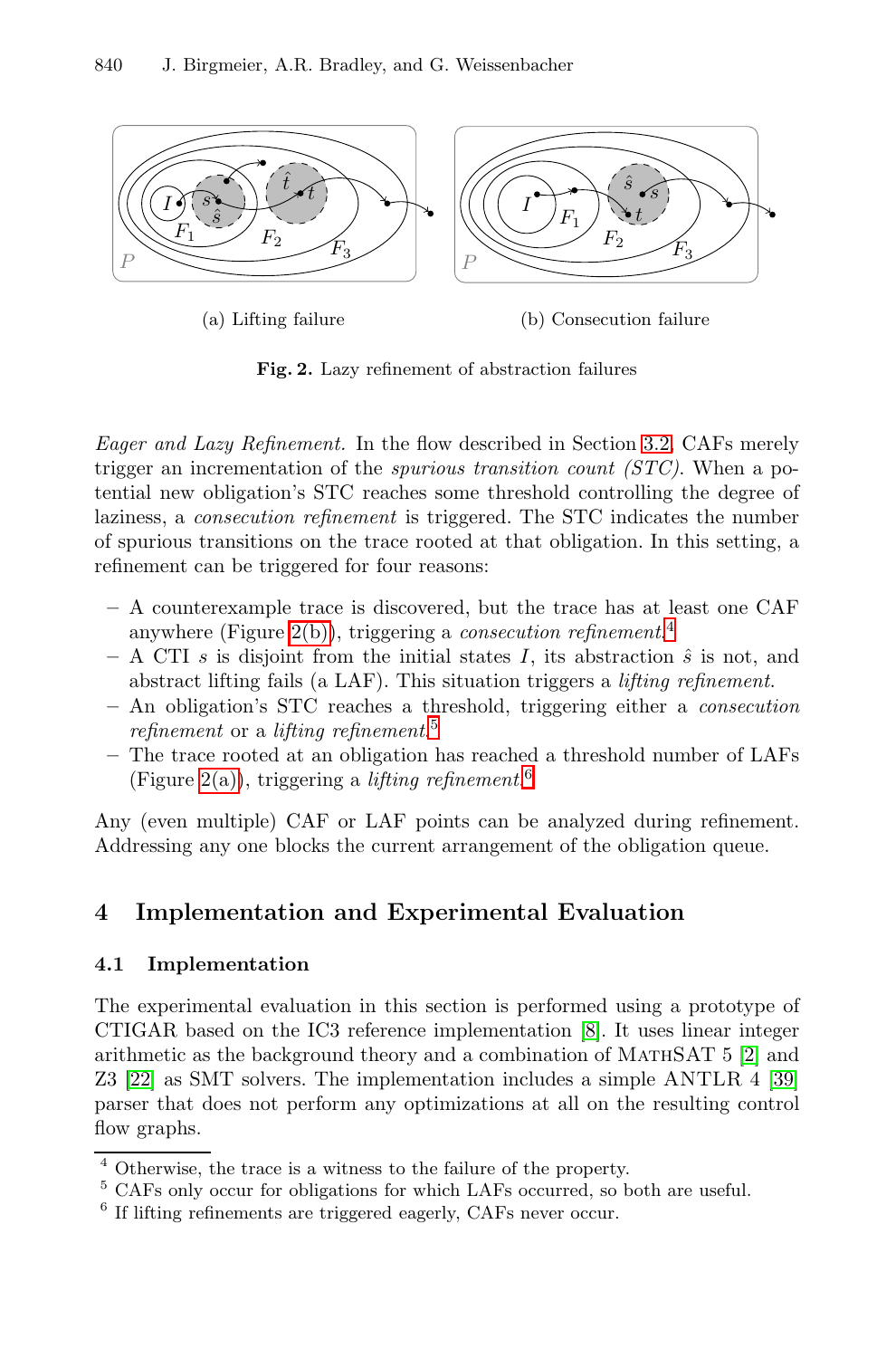<span id="page-10-0"></span>*Abstract Domain.* The abstract domain is initialized with the the atom I (encoding the initial program location), and inequalities of the form  $x < y$  for all pairs of program variables  $x, y$ ; additionally, the initial domain is enriched according to the equations discovered by a Karr analysis [32,38] of the whole program.

Refinement predicates of the form  $\sum_i b_i x_i = c$  are replaced by  $\sum_i b_i x_i \leq c$  and  $\sum_i b_i x_i \geq c$ , and conjunctions are split into their arguments. Interpolants used for refinement are usually conjunctions in practice. Otherwise, the entire interpolant can be treated as a new predicate; additionally, atoms can be extracted and added as predicates as well.

*Refinement State Mining.* Orthogonal to interpolation-based refinement, refinement state mining (RSM) is a predicate discovery scheme deriving linear equalities from CT[Is. T](#page-16-5)he concrete cubes encountered in lifting and consecution queries are partitioned into sets  $S_l$  according to their program location l (represented by dedicated *program counter* va[riab](#page-17-2)le  $pc$ ). If the size of an  $S_l$  exceeds a threshold, a solver is deployed to discover a linear equality  $\sum_k b_k x_k = c$  (where all  $b_k$  and c are coefficients, and  $x_k$  are program variables in  $S_l$ ) covering as many states in  $S_l$  as possible while minimizing the number of coefficients that are zero. If the query succeeds, the covered states are removed from  $S_l$  and the resulting predicate is added to the abstract domain.

Simi[lar](#page-16-6) to the DAIKON tool [25], the discovered predica[tes](#page-16-7) are not necessarily invariants or guara[nte](#page-15-8)ed to eliminate spurious CTIs. Alternatively, invariant finding algorithms such as the one described in [40] could be used.

### **4.2 Benchmarking**

The prototype CTIGAR implementation was run on a collection of 110 linear integer arithmetic benchmarks from various sources: The InvGen benchmark suite as found in [27] , the Dagger benchmarks suite as found in [26], and the benchmark suite as found in [1]. Duplicates were only run once. Some benchmarks were omitted from this collection. The benchmarks crawl cbomb.c, fragtest.c, linpack.c, SpamAssassin-loop\*.c and p\*-\*.c contain pointers or other C constructs that the prototype does not handle. The benchmarks half.c, heapsort\*.c, and id trans.c contain truncating integer divisions, which the prototype does not handle. The benchmarks puzzle1.c, sort\_instrumented.c, and test.c do not contain assert statements. The benchmarks spin\*.c rely on functions that provide mutex functionality, which the prototype does not handle. All benchmarks are safe.

### **4.3 Evaluation Configurations**

CTIGAR was run in multiple configurations. All configurations that use lazy refinement permit at most three spurious transitions in a single trace to the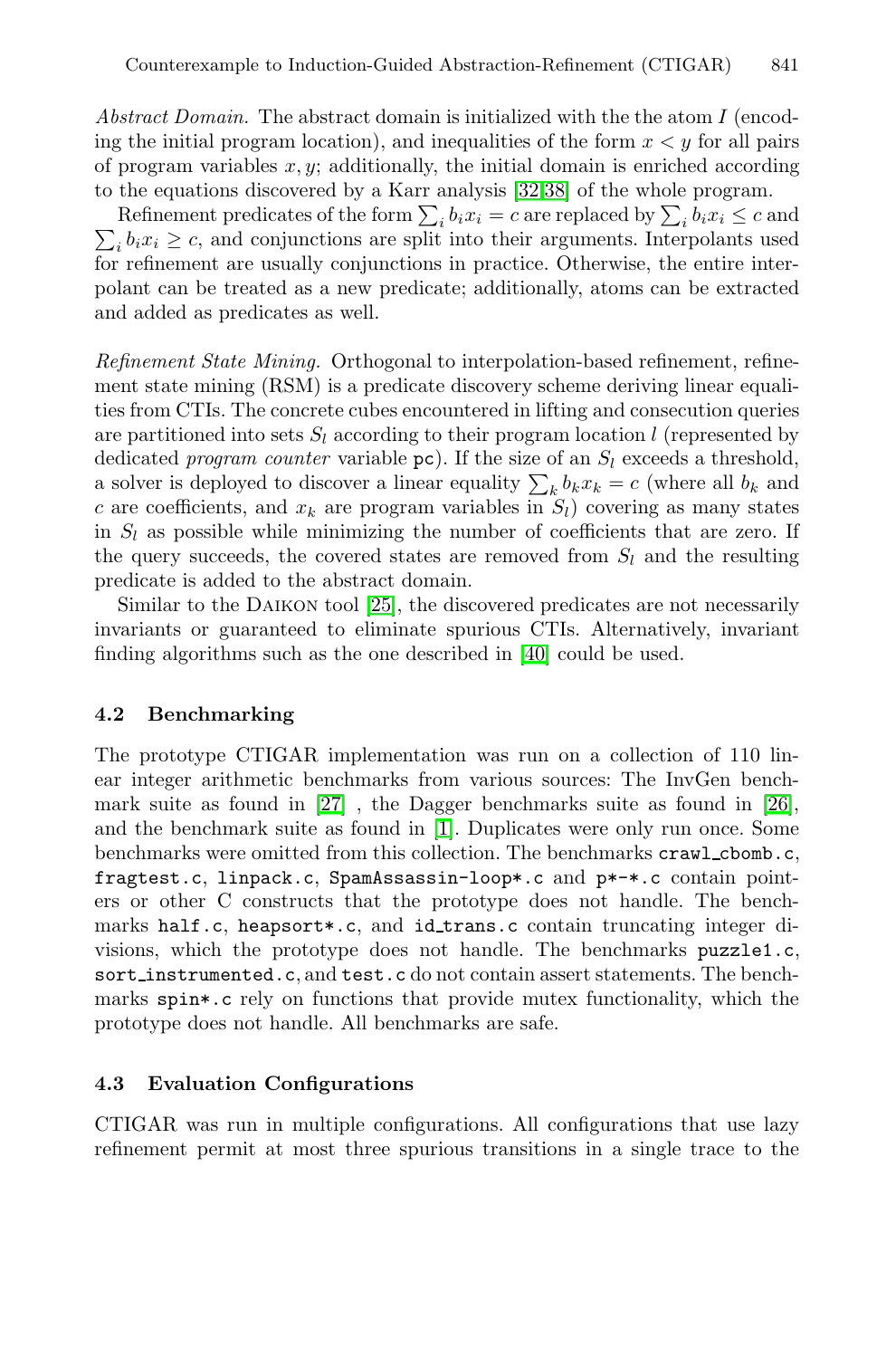| Lifting refinement                               | LLE   | LLL                             | LCE    | LCL            | C <b>PAC</b> hecker |
|--------------------------------------------------|-------|---------------------------------|--------|----------------|---------------------|
| Number of solved benchmarks                      | 87    | 86                              | 83     | 87             | 64                  |
| Cumulative time                                  |       | 7061.68 7547.85 8516.06 7745.06 |        |                | 1170.85             |
| $\#$ Solved — unsolved by CPA                    | 29    | 31                              | 30     | 34             |                     |
| Cumulative time                                  |       | 1134.49 2702.17                 | 5425.5 | 5113.44        |                     |
| $#$ Solved — faster than CPA                     | 16    | 16                              | 18     | 20             |                     |
| Cumulative time (CTIGAR)                         | 12.38 | 17.35                           | 14.68  | 29.24          |                     |
| Cumulative time (CPA)                            | 53.34 | 848.99                          | 59.14  | 860.31         |                     |
|                                                  |       |                                 |        |                |                     |
| <b>Consecution refinement</b>                    | CCE   | $\overline{\text{CCL}}$         | CAE    | $\mathbf{CAL}$ | <b>CPAChecker</b>   |
| Number of solved benchmarks                      | 86    | 91                              | 91     | 92             | 64                  |
| Cumulative time                                  |       | 5414.57 8150.29 6154.33 5880.74 |        |                | 1170.85             |
|                                                  | 31    | 36                              | 34     | 36             |                     |
| $\#$ Solved — unsolved by CPA<br>Cumulative time |       | 2010.26 5149.72 2033.03 2247.59 |        |                |                     |
| $\#$ Solved — faster than CPA                    | 19    | 20                              | 20     | 20             |                     |
| Cumulative time (CTIGAR)                         | 18.03 | 34.34                           | 18.92  | 21.06          |                     |

<span id="page-11-0"></span>**Table 2.** Runtime results for CTIGAR and CPAChecker. All times are in seconds.

error. We chose 3 based on a manual analysis: three spurious transitions seem sufficient for lazy refinement while avoiding long irrelevant trace postfixes.

# ➀ **Configurations using lifting refinement:**

- (a) **LLE**: Eager refinement, triggered by a LAF.
- (b) **LLL**: Lazy refinement, triggered by a LAF.
- (c) **LCE**: Eager refinement, triggered by a CAF.
- (d) **LCL**: Lazy refinement, triggered by a CAF.
- ➁ **Configurations using consecution refinement**:
	- [\(a](#page-15-9)) **CCE**: Eager refinement. Refinement is triggered by every CAF, regardless of [wh](#page-11-0)ether the abstract state is lifted or not.
	- (b) **CCL**: Lazy refinement. Refinement is triggered as above.
	- (c) **CAE**: Eager refinement. Refinement is triggered by a CAF only if the abstract state is unlifted.
	- (d) **CAL**: Lazy refinement. Refinement is triggered as above.

These versions of the prototype implementation of CTIGAR were compared against CPAChecker [6], the winner of the second software verification competition. The last column in Table 2 refers to the performance of CPAChecker in its competition configuration:

config/sv-comp13--combinations-predicate.properties.

The measurements were performed on AMD Opteron(TM) 6272 CPUs at 2100 MHz. No memory threshold was set. The timeout set for the benchmarks was 1200 seconds, wall time. However, if CTIGAR or CPAChecker did not run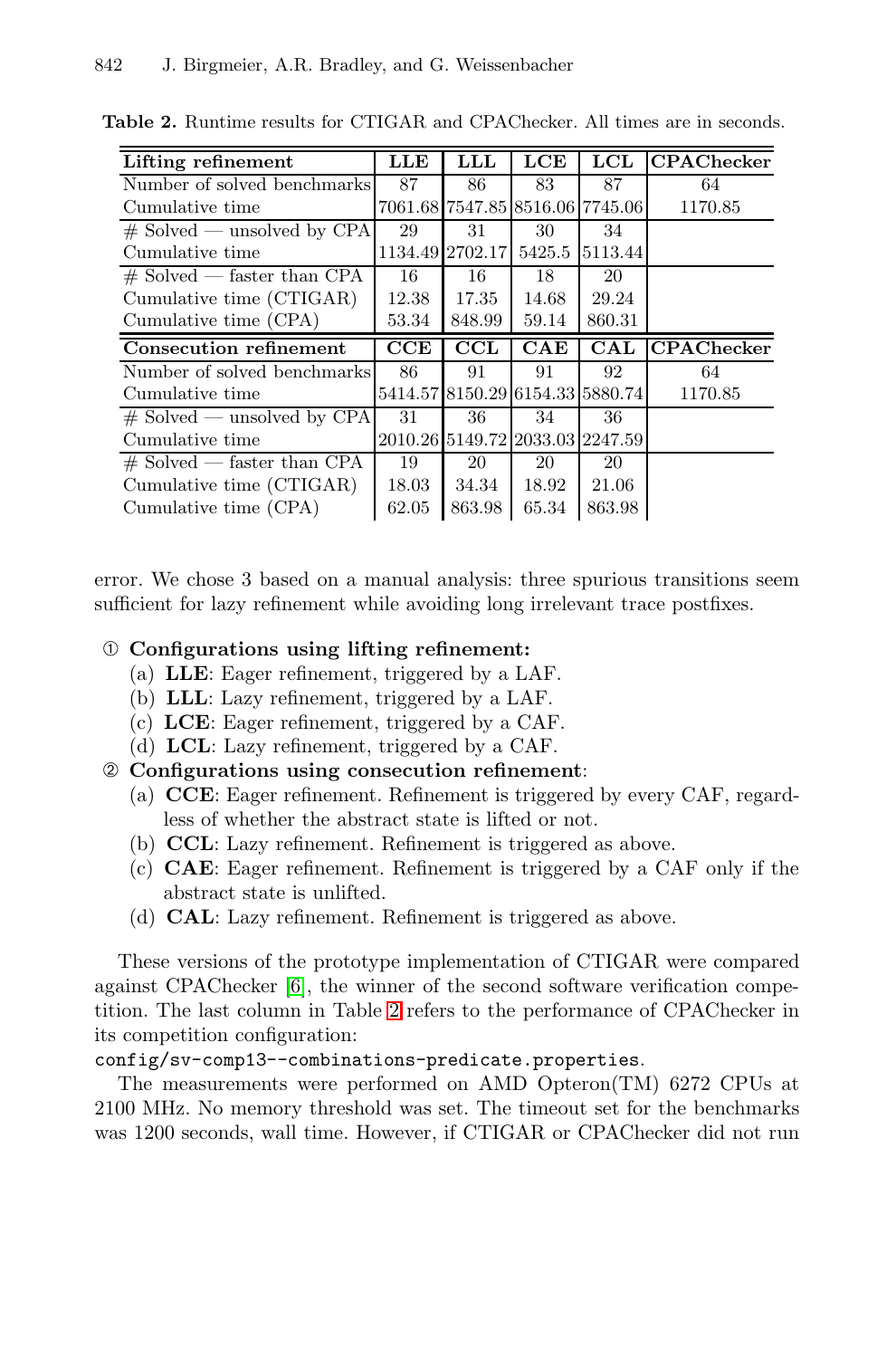into the timeout, the run time is reported in the operating systems's user mode used for the benchmark, which is more accurate than the wall time.

### **4.4 Discussion of Runtime Res[ul](#page-15-8)ts**

All configurations solved substantially more benchmarks than CPAChecker.<sup>7</sup> CPAChecker was typically faster on benchmarks that were solved by both the prototype CTIGAR implementation and CPAChecker. However, there were 16- 20 benchmarks in each configuration that were solved faster by our prototype.

The consecution refinement strategies proved be be somewhat more successful and faster than the lifting refinement strategies. In general, lazy refinement strategies seem to be slightly more successful than eager refinement strategies.

Deploying the interpolation procedure presented in [1] increased the computational overhead of interpolation while not providing measurable improvement of the abstract domain.

Figure 3 to the right presents a comparison of the number of predicates in the abstraction domain vs. the runtime for all terminating instances across all configurations in a log-log-plot. It shows that performance only degrades polynomially with the number of predicates in the domain rather than exponentially.

Figure [4\(a\)](#page-13-0) depicts the percentage of successful abstract lifting calls across different configurations (both in consecution and lifting refinement). Abstract lifting succeeds in around 60% to 80% of all cases, providing CTIs that are underapproximate preimages.



**Fig. 3.** Number of abstraction domain predicates vs. runtime for terminating instances.

As evident from Figure 4(b), the best configurations (notably CAL) do not immediately address lifting failures but instead lazily proceed with abstract CTIs that do not underapproximate preimages. Strictly using underapproximate preimages is, apparently, not essential. This observation contrasts with previous approaches [16,31]. The experiments also show that a large portion of abstract CTIs are not underapproximate preimages yet are successfully generalized and eliminated, avoiding the cost of computing non-trivial underapproximate preimages.

<sup>7</sup> CPAChecker returned UNSAFE on MADWiFi-encode ie ok.c, but it assigns noninteger values to some integer variables in its error path assignment. A manual inspection of the benchmark reveals that it is in fact safe; nonetheless, the benchmark is counted as solved by CPAChecker. In addition to the 64 solved benchmarks, CPAChecker returned with the message Analysis incomplete: no errors found, but not everything could be checked. on 16 benchmarks.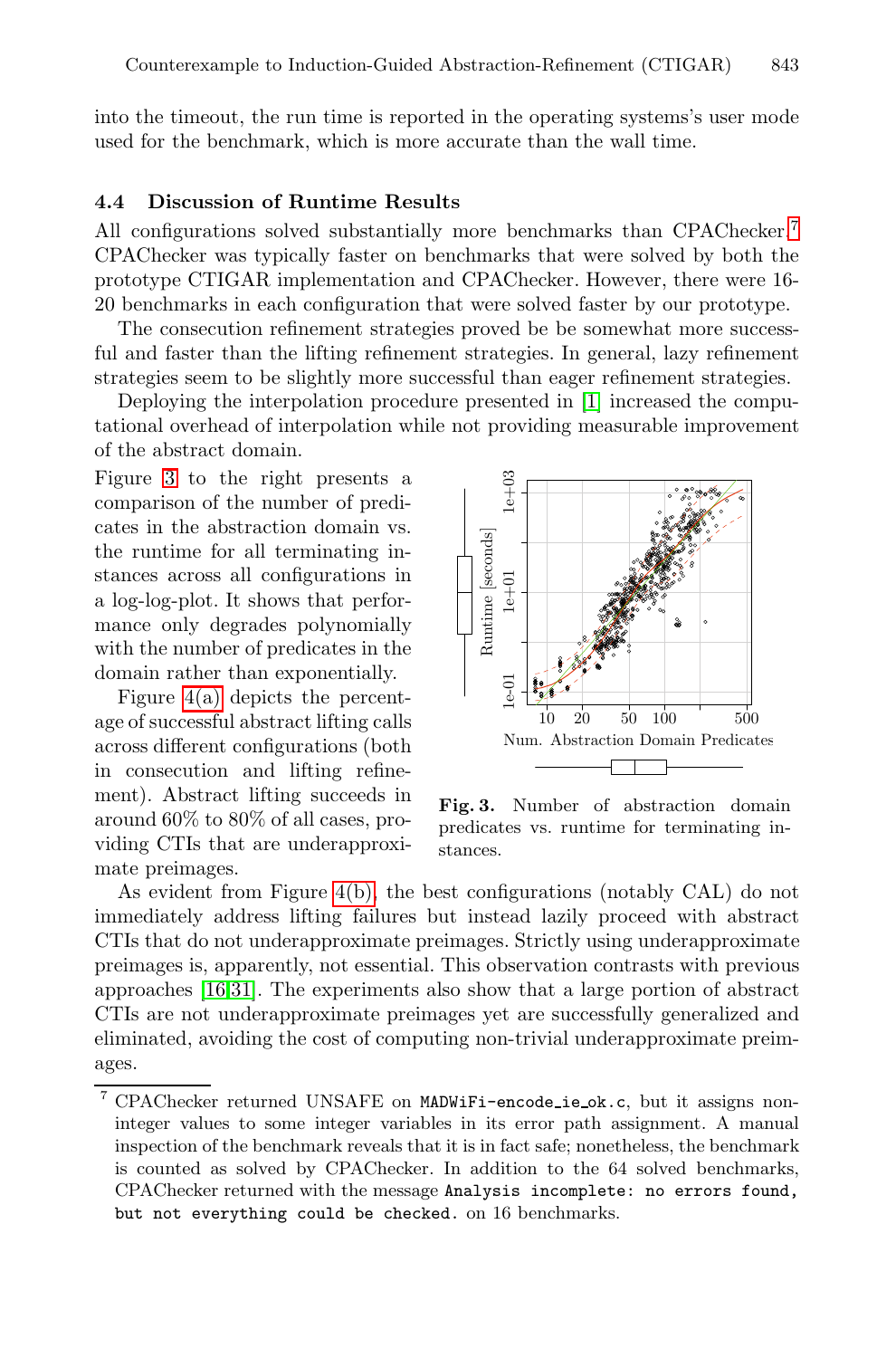

<span id="page-13-0"></span>

(a) Percentage of successful abstract liftings of all abstract lifting tries. (The implementati[on](#page-15-3) [l](#page-15-10)ifts abstract states repeatedly after refinement.)

(b) Percentage of abstract states that are still unlifted after having been successfully used for strengthening up to the frontier level.

**Fig. 4**

# **5 Related Work**

Since the inception of the original IC3 [10,9] numerous attempts have been made to lift the approach to richer logics an[d in](#page-15-0)finite domains. Welp and Kühlmann  $[42]$ propose interval simulation as a means of generalizing proof obligations in the domain of bit-vectors. Refinement is not required in this setting, as intervals [app](#page-15-0)roximate values in the finite concrete domain conservatively. The same holds fo[r re](#page-17-3)gion abstraction applied in the context of timed systems [33].

A more general approach applicable to infinite state transition systems and a wider set of theories is to replace the SAT en[gine](#page-15-0) underlying IC3 with an SMT solver. In an attempt to avoid a diverging sequence of proof obligations in the infinite concrete domain, Cimatti and Griggio [16] suggest a non-trivial under-approximation of the pre-image (an effort countermanded by the subsequent generalization step). To avert the overhead of the pre-image computation, the algorithm in [16] relies on the Lazy Abstraction with Interpolants (LAwI) refinement scheme [37] as long as the resulting interpolants can be converted into clausal form efficiently, effectively using IC3 as a fallback only.

An inherent drawback of the path-wise unwinding deployed in [16] is that the generalized clauses are not relatively inductive. A recent follow-up publication [17] therefore uses a monolithic transition relation (previously dismissed as inefficient in [16]), replacing the pre-image computation with (implicit) predicate abstraction. Unlike in CTIGAR, refinement is triggered by an abstract counterexample trace and based on an unwinding of the transition relation. Hoder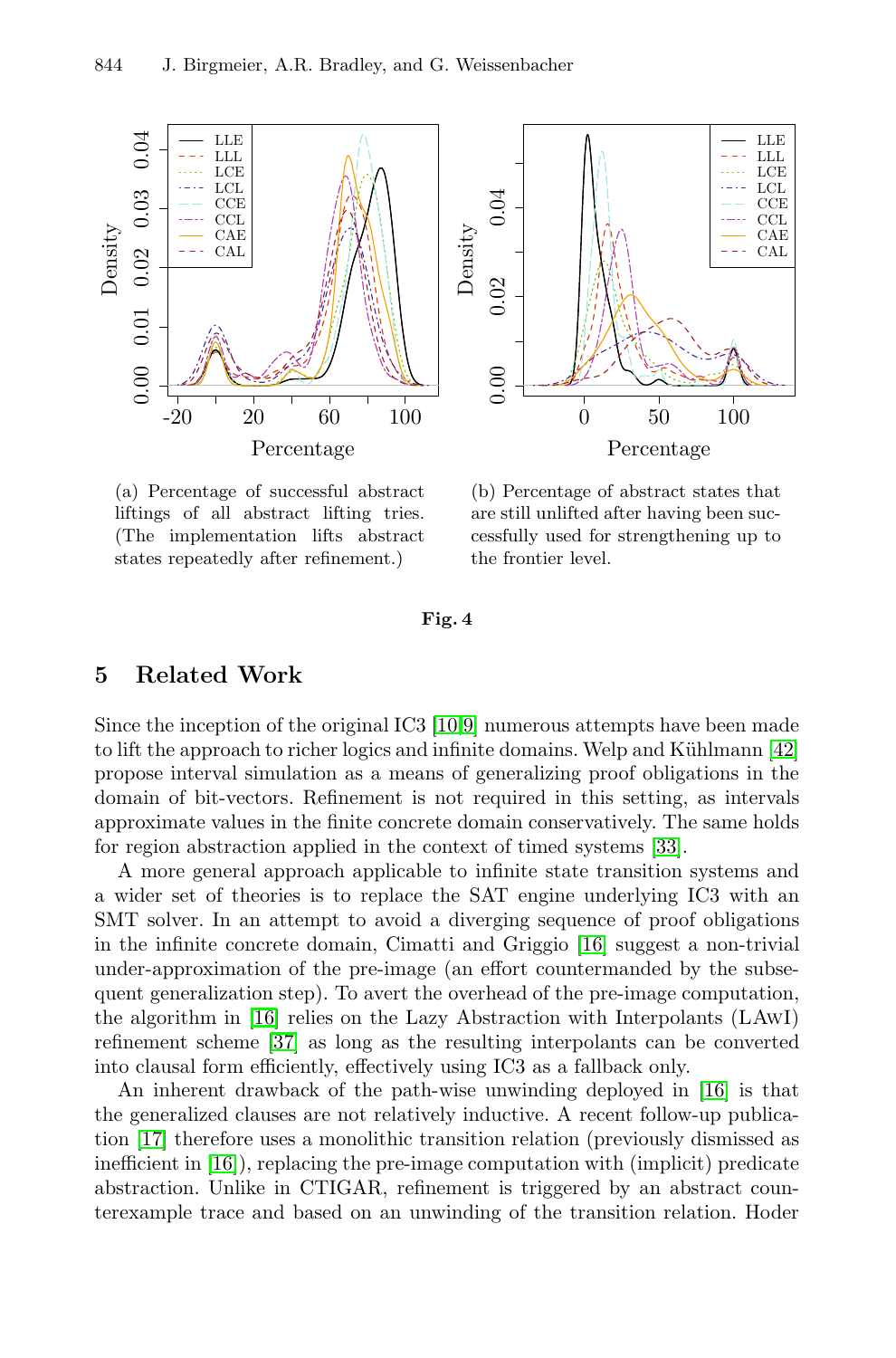and Bjørner [31] uses Horn clauses to represent re[cu](#page-15-11)[rsiv](#page-16-8)e predicate transformers. Proof obligations are generalized using a specialized interpolation procedure for linear arithmetic. Effectively, this amounts to an eager [re](#page-15-12)finement step potentially introducing new literals that are li[nea](#page-15-13)r combina[tion](#page-16-8)s of the atoms in the consecution query. Vizel et al. [41] implement lazy abstraction for finite state systems by projecting the frames to a sequence of variable sets (of monotonically increasing size), which are refined if a spurious counterexample trace is found.

The following discussion represents an attempt to put CTIGAR into a broader context. Unlike CTIGAR, conventional predicate abstraction tools [4,20] construct an explicit abstract transi[tion](#page-15-1) relation. Most of these tools, however, use Cartesian abstractio[n ra](#page-16-9)[the](#page-17-3)r than computing the most precise abstraction [5] and refine spurious abstract transitions using a focus operation [3]. SatAbs [20] in particular prioritizes transition refinement (triggered by a spurious abstract counterexample trace) over refining the abstract domain, resulting in a succession of relatively simple single-step SAT queries. In contrast, CTIGAR, following IC3, strengthens frames (rather than the abstract tr[ansi](#page-15-14)tion relation) using singlestep consecution queries triggered by single states, and only refines the domain in case of abstraction failures. CTIGAR as well as [17] deploy implicit predicate abstraction. Similarly, lazy abstraction [30,37] does not maintain an explicit abstract transition relation, but uses traces and sequence interpolation to refine the safely reachable states. The fact that CTIGAR derives interpolants from single transition steps instead may have advantages beyond the resulting simplicity of the SMT queries: Cabodi's work suggests that—at least in the propositional case—sequential interpolation is inferior to standard interpolation [14].

# **6 Conclusion**

The impact of using abstract CTIs on lifting and consecution queries is inevitable: abstraction introduces spurious transitions. Focusing on that impact within the IC3 algorithm, rather than outside of it, naturally leads to a CTI-guided, rather than a counterexample trace-guided, abstraction-refinement scheme—CTIGAR rather than CEGAR. The potential benefits of CTIGAR over CEGAR are obvious: faster and more focused refinement triggers, explicit states for state-mining-based predicate synthesis, and one-step interpolation queries for interpolation-based refinement. More broadly, CTIGAR continues the trend started by IC3 of focusing on individual states and single-step queries instead of traces and multi-step queries (BMC and its derivatives).

The prototype implementation of CTIGAR performs competitively against a state-of-the-art CEGAR-based tool in terms of number of solved benchmarks, confirming its potential. Results vary but are robust across parameter settings: lazy vs. eager, lifting- vs. consecution-based refinement. It is expected that further experience with CTIGAR will reveal implementation techniques that close the performance gap between our CTIGAR prototype implementation and welltuned checkers like CPAChecker.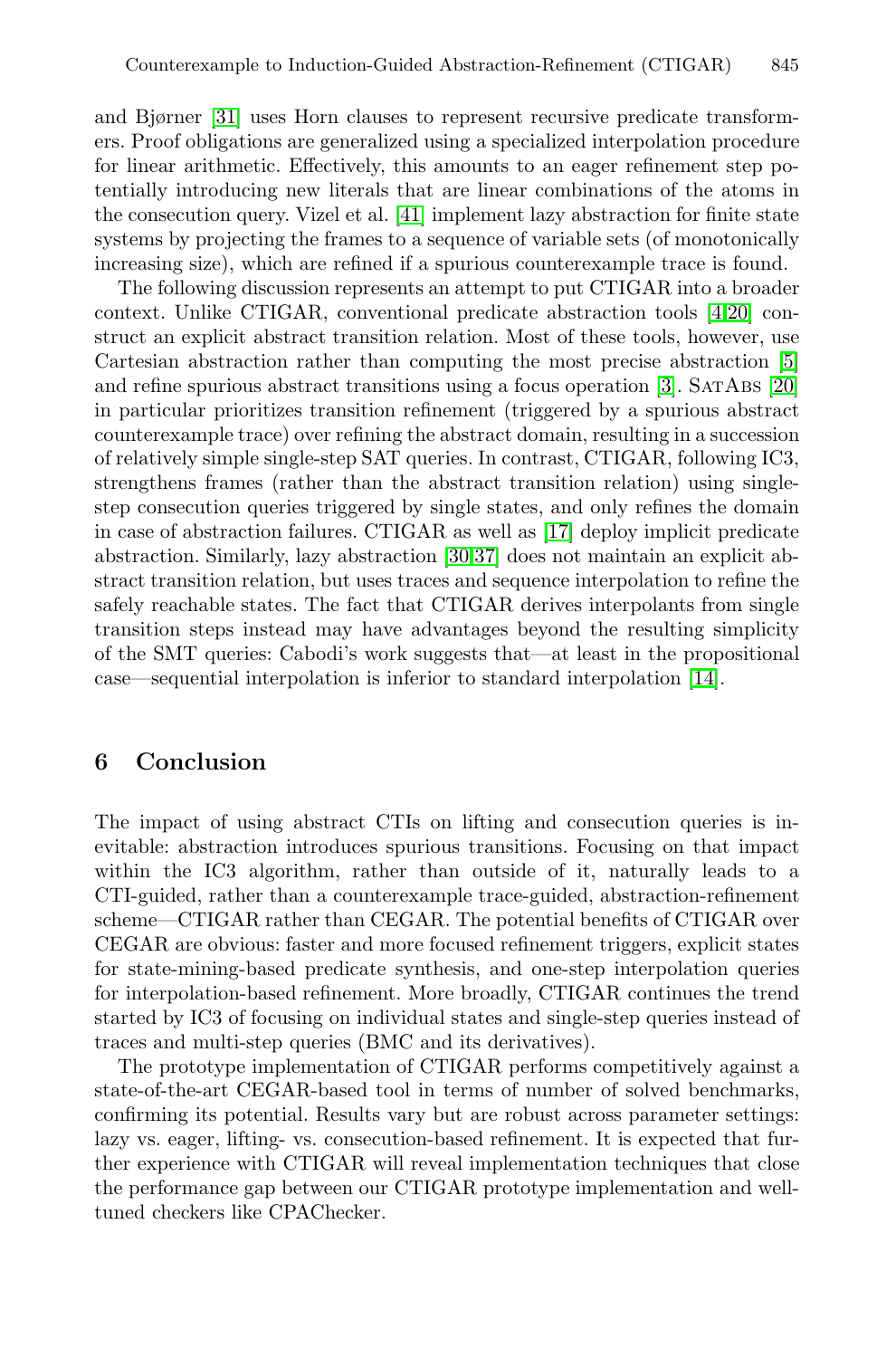# <span id="page-15-13"></span><span id="page-15-12"></span><span id="page-15-11"></span><span id="page-15-8"></span>**References**

- <span id="page-15-9"></span>1. Albarghouthi, A., McMillan, K.L.: Beautiful Interpolants. In: Sharygina, N., Veith, H. (eds.) CAV 2013. LNCS, vol. 8044, pp. 313–329. Springer, Heidelberg (2013)
- <span id="page-15-7"></span>2. Cimatti, A., Griggio, A., Schaafsma, B.J., Sebastiani, R.: The MathSAT5 SMT Solver. In: Piterman, N., Smolka, S.A. (eds.) TACAS 2013. LNCS, vol. 7795, pp. 93–107. Springer, Heidelberg (2013)
- <span id="page-15-10"></span>3. Ball, T., Cook, B., Das, S., Rajamani, S.K.: Refining Approximations in Software Predicate Abstraction. In: Jensen, K., Podelski, A. (eds.) TACAS 2004. LNCS, vol. 2988, pp. 388–403. Springer, Heidelberg (2004)
- <span id="page-15-3"></span>4. Ball, T., Cook, B., Levin, V., Rajamani, S.K.: SLAM and Static Driver Verifier: Technology Transfer of Formal Methods inside Microsoft. In: Boiten, E.A., Derrick, J., Smith, G.P. (eds.) IFM 2004. LNCS, vol. 2999, pp. 1–20. Springer, Heidelberg (2004)
- <span id="page-15-5"></span><span id="page-15-4"></span>5. Ball, T., Podelski, A., Rajamani, S.K.: Boolean and Cartesian abstraction for [model checking C pr](https://github.com/arbrad/IC3ref/)ograms. Software Tools for Technology Transfer (STTT) 5(1), 49–58 (2003)
- <span id="page-15-6"></span>6. Beyer, D., Keremoglu, M.E.: CPAchecker: A Tool for Configurable Software Verification. In: Gopalakrishnan, G., Qadeer, S. (eds.) CAV 2011. LNCS, vol. 6806, pp. 184–190. Springer, Heidelberg (2011)
- <span id="page-15-14"></span>7. Biere, A.: Bounded Model Checking. In: Handbook of Satisfiability, pp. 457–481. IOS Press (2009)
- <span id="page-15-2"></span>8. Bradley, A.R.: IC3 reference implementation, https://github.com/arbrad/IC3ref/
- 9. Bradley, A.R.: k-Step Relative Inductive Generalization. The Computing Research Repository, abs/1003.3649 (2010)
- <span id="page-15-0"></span>10. Bradley, A.R.: SAT-Based Model Checking Without Unrolling. In: Jhala, R., Schmidt, D. (eds.) VMCAI 2011. LNCS, vol. 6538, pp. 70–87. Springer, Heidelberg (2011)
- <span id="page-15-1"></span>11. Bradley, A.R.: Understanding IC3. In: Cimatti, A., Sebastiani, R. (eds.) SAT 2012. LNCS, vol. 7317, pp. 1–14. Springer, Heidelberg (2012)
- 12. Bradley, A.R., Manna, Z.: Checking Safety by Inductive Generalization of Counterexamples to Induction. In: Formal Methods in Computer-Aided Design (FM-CAD), pp. 173–180. IEEE (2007)
- 13. Bruttomesso, R., Cimatti, A., Franzén, A., Griggio, A., Sebastiani, R.: The MATH-SAT 4 SMT solver. In: Gupta, A., Malik, S. (eds.) CAV 2008. LNCS, vol. 5123, pp. 299–303. Springer, Heidelberg (2008)
- 14. Cabodi, G., Nocco, S., Quer, S.: Interpolation sequences revisited. In: Design Automation and Test in Europe (DATE), pp. 316–322. IEEE (2011)
- 15. Chockler, H., Ivrii, A., Matsliah, A., Moran, S., Nevo, Z.: Incremental Formal Verification of Hardware. In: Formal Methods in Computer-Aided Design (FMCAD), pp. 135–143. IEEE (2011)
- 16. Cimatti, A., Griggio, A.: Software Model Checking via IC3. In: Madhusudan, P., Seshia, S.A. (eds.) CAV 2012. LNCS, vol. 7358, pp. 277–293. Springer, Heidelberg (2012)
- 17. Cimatti, A., Griggio, A., Mover, S., Tonetta, S.: IC3 Modulo Theories via Implicit Predicate Abstraction. In: Ábrahám, E., Havelund, K. (eds.) TACAS 2014. LNCS, vol. 8413, pp. 46–61. Springer, Heidelberg (2014)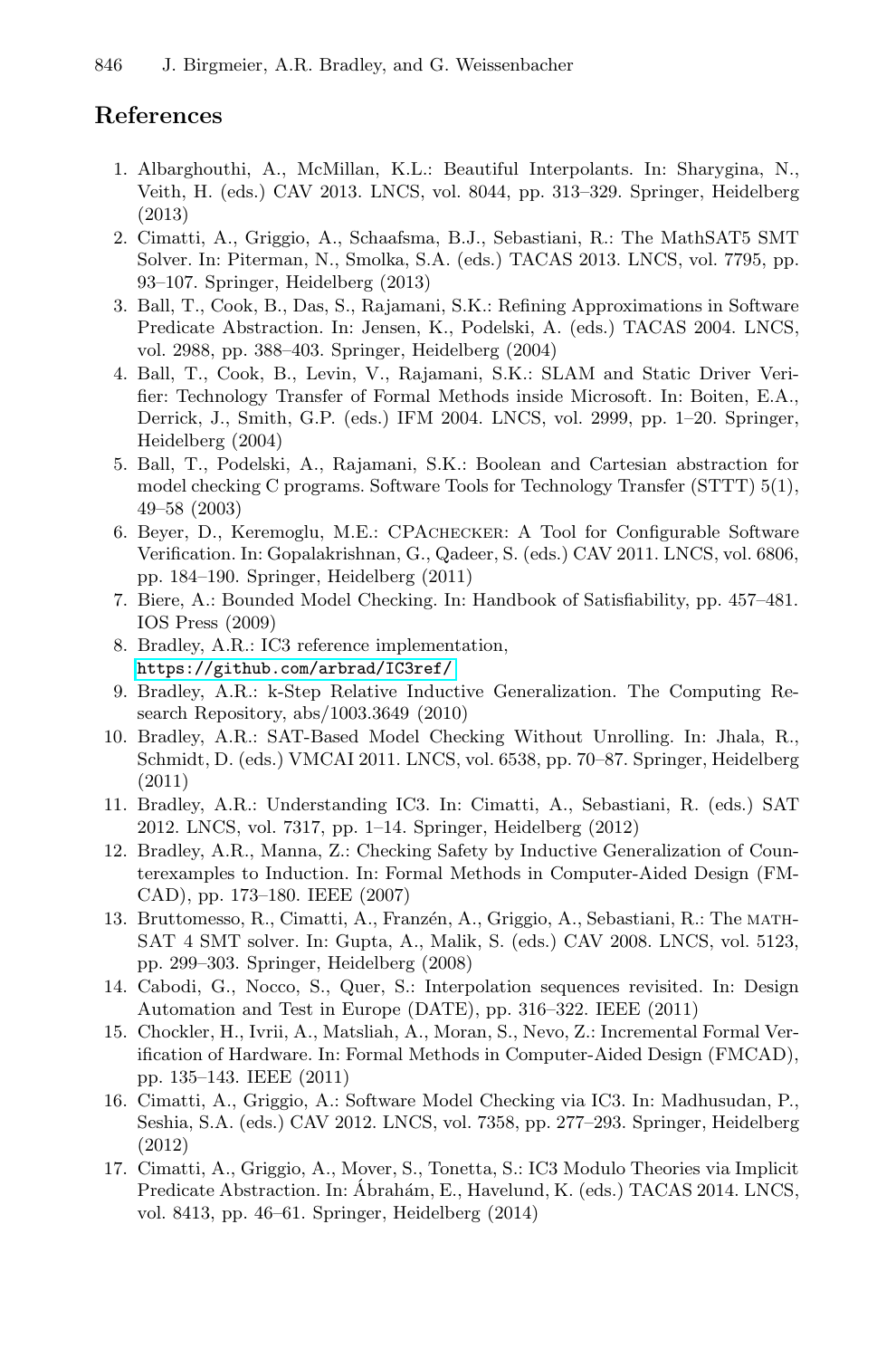- <span id="page-16-8"></span><span id="page-16-4"></span><span id="page-16-0"></span>18. Clarke, E.M., Grumberg, O., Jha, S., Lu, Y., Veith, H.: Counterexample-Guided Abstraction Refinement. In: Emerson, E.A., Sistla, A.P. (eds.) CAV 2000. LNCS, vol. 1855, pp. 154–169. Springer, Heidelberg (2000)
- <span id="page-16-5"></span>19. Clarke, E.M., Grumberg, O., Jha, S., Lu, Y., Veith, H.: Counterexample-Guided Abstraction Refinement for Symbolic Model Checking. Journal of the ACM 50(5) (September 2003)
- <span id="page-16-7"></span>20. Clarke, E., Kroning, D., Lerda, F.: A Tool for Checking ANSI-C Programs. In: Jensen, K., Podelski, A. (eds.) TACAS 2004. LNCS, vol. 2988, pp. 168–176. Springer, Heidelberg (2004)
- <span id="page-16-6"></span>21. Craig, W.: Linear reasoning. A new form of the Herbrand-Gentzen theorem. Journal of Symbolic Logic 22(3), 250–268 (1957)
- <span id="page-16-3"></span>22. de Moura, L., Bjørner, N.: Z3: An efficient SMT solver. In: Ramakrishnan, C.R., Rehof, J. (eds.) TACAS 2008. LNCS, vol. 4963, pp. 337–340. Springer, Heidelberg (2008)
- <span id="page-16-9"></span>23. Donaldson, A.F., Haller, L., Kroening, D., Rümmer, P.: Software Verification Using *k*-Induction. In: Yahav, E. (ed.) SAS 2011. LNCS, vol. 6887, pp. 351–368. [Springer, Heidelberg \(2011\)](http://www.cfdvs.iitb.ac.in/~bhargav/dagger.php)
- <span id="page-16-1"></span>24. Een, N., Mishchenko, A., Brayton, R.: Efficient Implementation of Property Di[rected Reachability. In:](http://pub.ist.ac.at/~agupta/invgen/) Formal Methods in Computer-Aided Design (FMCAD), pp. 125–134. IEEE (2011)
- 25. Ernst, M.D., Perkins, J.H., Guo, P.J., McCamant, S., Pacheco, C., Tschantz, M.S., Xiao, C.: The Daikon System for Dynamic Detection of Likely Invariants. Science of Computer Programming 69(1-3), 35–45 (2007)
- 26. Gulavani, B.S., Chakraborty, S., Nori, A.V., Rajamani, S.K.: Dagger Benchmarks Suite, http://www.cfdvs.iitb.ac.in/~bhargav/dagger.php
- <span id="page-16-2"></span>27. Gupta, A., Rybalchenko, A.: InvGen Benchmarks Suite, http://pub.ist.ac.at/~agupta/invgen/
- 28. Hassan, Z., Bradley, A.R., Somenzi, F.: Better Generalization in IC3. In: Formal Methods in Computer-Aided Design (FMCAD). IEEE (2013)
- 29. Henzinger, T.A., Jhala, R., Majumdar, R., McMillan, K.L.: Abstractions from Proofs. In: Principles of Programming Languages (POPL), pp. 232–244. ACM (2004)
- 30. Henzinger, T.A., Jhala, R., Majumdar, R., Sutre, G.: Lazy Abstraction. In: Principles of Programming Languages (POPL), pp. 58–70. ACM (2002)
- 31. Hoder, K., Bjørner, N.: Generalized Property Directed Reachability. In: Cimatti, A., Sebastiani, R. (eds.) SAT 2012. LNCS, vol. 7317, pp. 157–171. Springer, Heidelberg (2012)
- 32. Karr, M.: Affine Relationships Among Variables of a Program. Acta Informatica 6, 133–151 (1976)
- 33. Kindermann, R., Junttila, T., Niemelä, I.: SMT-Based Induction Methods for Timed Systems. In: Jurdziński, M., Ničković, D. (eds.) FORMATS 2012. LNCS, vol. 7595, pp. 171–187. Springer, Heidelberg (2012)
- 34. Lahiri, S.K., Nieuwenhuis, R., Oliveras, A.: SMT Techniques for Fast Predicate Abstraction. In: Ball, T., Jones, R.B. (eds.) CAV 2006. LNCS, vol. 4144, pp. 424–437. Springer, Heidelberg (2006)
- 35. McMillan, K.L.: Interpolation and SAT-Based Model Checking. In: Hunt Jr., W.A., Somenzi, F. (eds.) CAV 2003. LNCS, vol. 2725, pp. 1–13. Springer, Heidelberg (2003)
- 36. McMillan, K.L.: An Interpolating Theorem Prover. Theoretical Computer Science 345(1), 101–121 (2005)